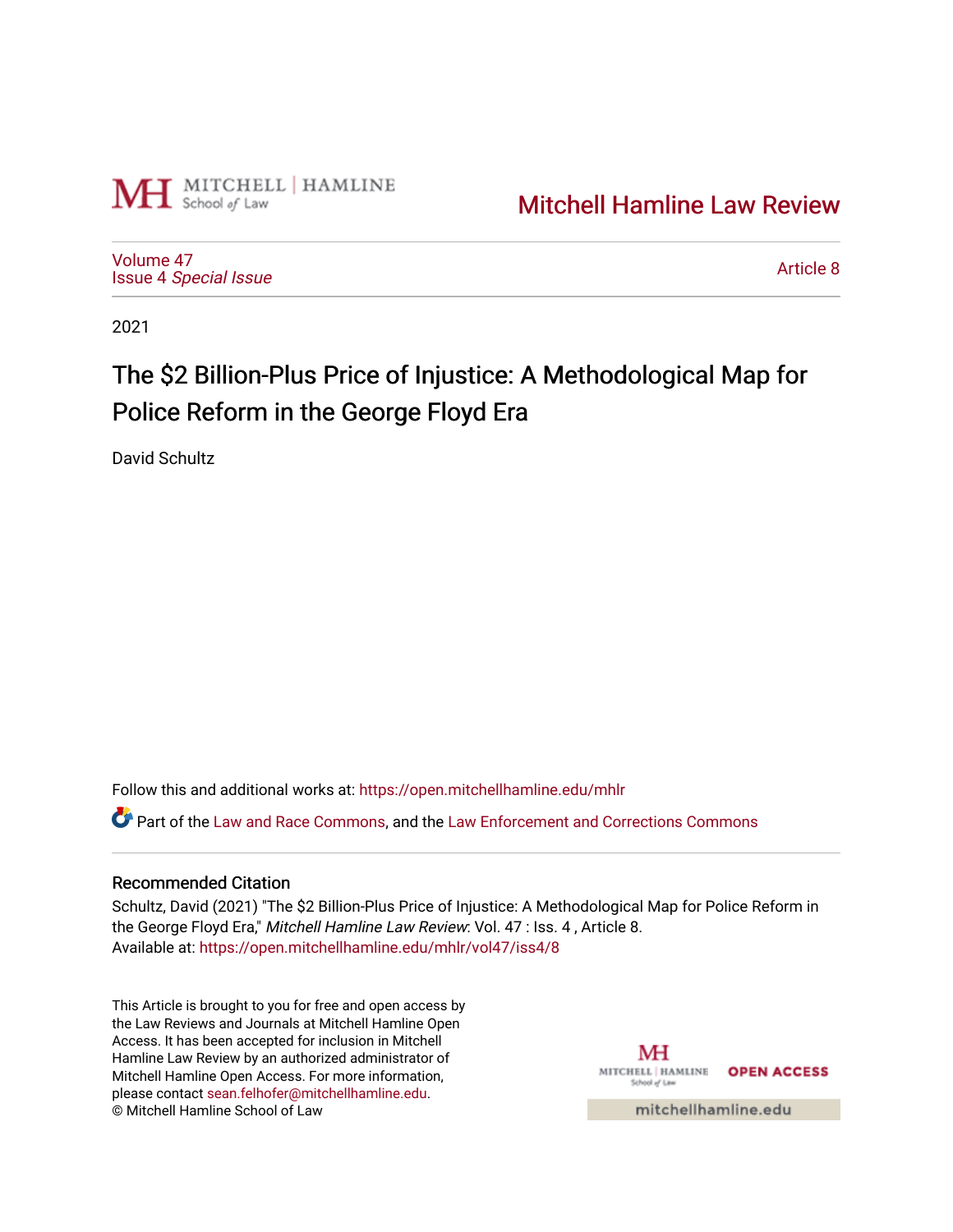# THE \$2 BILLION-PLUS PRICE OF INJUSTICE: A METHODOLOGICAL MAP FOR POLICE REFORM IN THE GEORGE FLOYD ERA

## David Schultz[†](#page-1-0)

# INTRODUCTION

The death of George Floyd on May 25, 2020 under the knee of a Minneapolis police officer forced America again to confront the connection between racism and law enforcement. It also compelled the City of Minneapolis to act. Merely a few days later on June 7, 2020 a majority of Minneapolis City Council members called for a defunding of police,' setting off a similar set of movements nationally.<sup>[2](#page-1-2)</sup> After efforts to place an initiative on the 2020 ballot to eliminate the police failed,<sup>[3](#page-1-3)</sup> and the City Charter Commission rejected the idea,<sup>[4](#page-1-4)</sup> on December 10, 2020 the Minneapolis City Council voted to divert \$8 million from the police budget to fund alternative programs. $^{\circ}$  The Mayor subsequently approved the budget cuts. $^{\circ}$ 

203

<span id="page-1-0"></span><sup>†.</sup> Hamline University Distinguished Professor of Political Science, Legal Studies, and Environmental Studies, and University of Minnesota Professor of Law. I am grateful to Minnesota Journal of Law and Inequality staff members Caroline Headrick and Chase Lindemann who assisted in the gathering of police statistics for this Article.

<span id="page-1-1"></span><sup>1.</sup> Estefan Saucedo, Minneapolis City Council Announces Intent to Disband Police Department, KARE11 (June 7, 2020), https://www.kare11.com/article/ news/local/george-floyd/minneapolis-city-council-announces-plan-to-dismantle-policedepartment/89-a2260d74-4e21-4069-9b06-735aafba95cd [perma.cc/5NFX-D29H].

<span id="page-1-2"></span><sup>2.</sup> Jack Brewster, The 'Defund The Police' Movement Is Sweeping The Country— Here's What It Really Means, FORBES (June 10, 2020), https://www.forbes.com/ sites/jackbrewster/2020/06/09/the-defund-the-police-movement-is-sweeping-the-countryheres-what-it-really-means/?sh=571393d44d9b [perma.cc/7JH6-XPZ7].

<span id="page-1-3"></span><sup>3.</sup> Zoe Jackson, How Charter Commission Kept Minneapolis Police Reform Off November Ballot, STAR TRIB. (Sept. 1, 2020), https://www.startribune.com/how-chartercommission-kept-minneapolis-police-reform-off-november-ballot/572285651/ [perma.cc/MJ7M-AXY4].

<span id="page-1-4"></span><sup>4.</sup> Brandt Williams, Charter Commission Rejects Minneapolis Council's Public Safety Amendment, MPR NEWS (Nov. 5, 2020), https://www.mprnews.org/ story/2020/11/04/charter-commission-rejects-councils-public-safety-amendment [perma.cc/QGM9-647W].

<span id="page-1-5"></span><sup>5.</sup> Jenny Gross & John Eligon, Minneapolis City Council Votes to Remove \$8 Million from Police Budget, N.Y. TIMES (Dec. 12, 2020), https://www.nytimes.com/ 2020/12/10/us/minneapolis-police-funding.html#:~:text=Months%20after%20their %20pledge%20to,in%20a%20city%20where%20law [perma.cc/2CEQ-6MWZ].

<span id="page-1-6"></span><sup>6.</sup> Liz Navratil, Minneapolis Mayor Jacob Frey Signs New Budget with Police Changes, STAR TRIB. (Dec. 11, 2020), https://www.startribune.com/minneapolis-mayor-jacob-freysigns-new-budget-with-police-changes/573371971/ [perma.cc/ 6EVN-ZFTZ].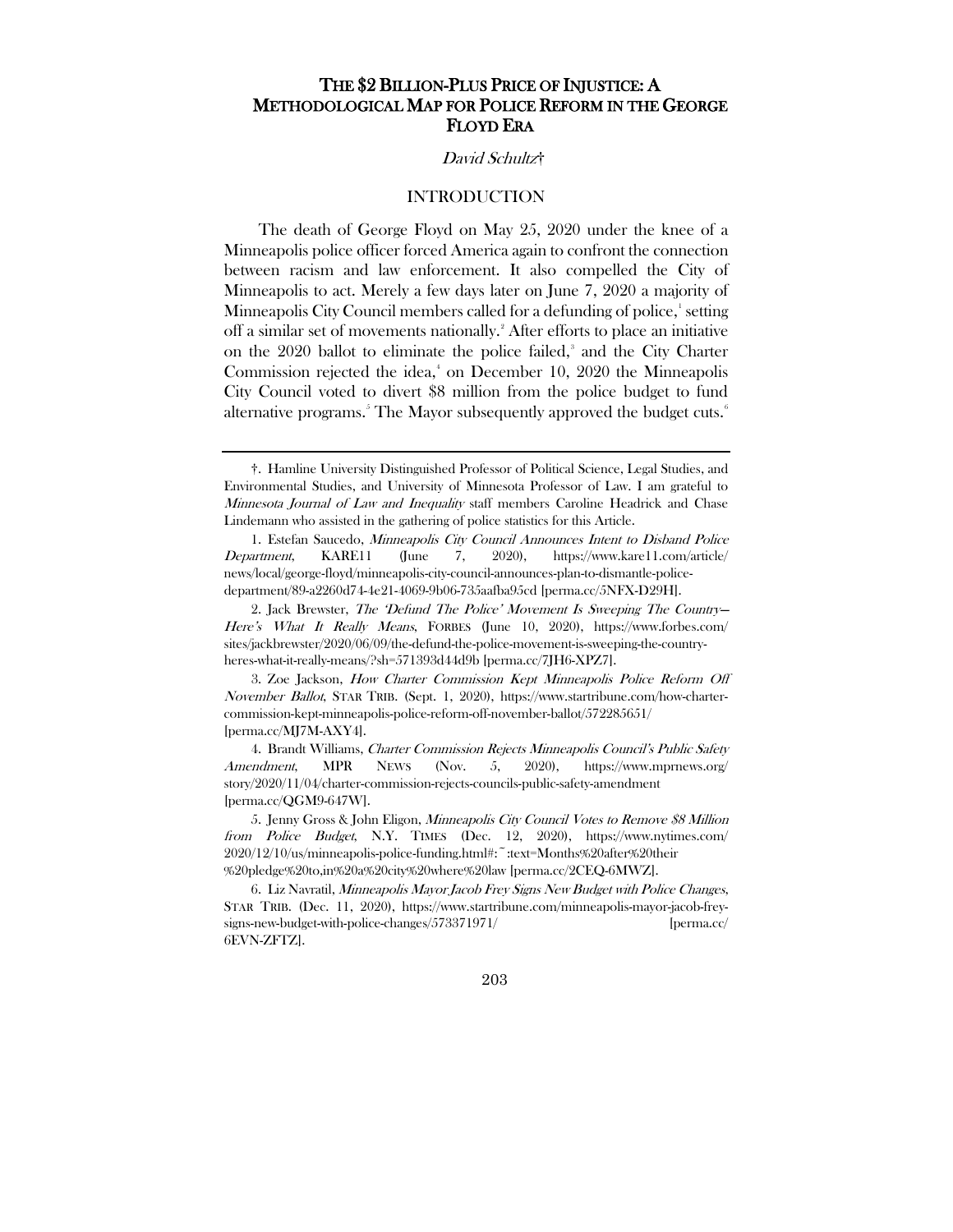In taking this action, the City of Minneapolis took its first steps to defunding or reimagining policing.

The movement to defund police has attracted mixed if not negative reviews nationally.<sup>[7](#page-2-0)</sup> Donald Trump ran against the "defund the police" mantra,<sup>[8](#page-2-1)</sup> and there is evidence that his messaging was successful in blunting Democratic Party gains nationwide in the 2020 elections. This suggests that the defunding movement or messaging, whatever its merits, so far has not resonated politically with the American public and its future as a reform tactic or strategy is questionable.<sup>10</sup> Most Americans want police accountability and reform, but not necessarily its abolition.<sup>[11](#page-2-4)</sup> It is possible that the progressive activists who support the defund police movement are political outliers who do not represent where the consensus of American public opinion is located.<sup>[12](#page-2-5)</sup> The opportunity for police reform that the death

<span id="page-2-0"></span><sup>7.</sup> Nolan D. McCaskill, 'Defund the Police' Faces Skepticism—Even in Deeply Liberal Cities, POLITICO (June 19, 2020), https://www.politico.com/news/ 2020/06/19/defund-the-police-movement-faces-skepticism-328084 [perma.cc/7E6F-CGL7].

<span id="page-2-1"></span><sup>8.</sup> John Fritze & David Jackson, 'Law and Order': Trump Returns to 2016 Theme as Violence Spreads after George Floyd Death, USA TODAY (June 2, 2020), https://www.usatoday.com/story/news/politics/2020/06/02/george-floyd-trump-returns-lawand-order-theme-rose-garden/5310231002/ [perma.cc/QV8Z-VZE4].

<span id="page-2-2"></span><sup>9.</sup> Kris Maher & John McCormick, In Minnesota and Beyond, 'Defund the Police' Weighed on Democrats, WALL ST. J. (Nov. 18, 2020), https://www.wsj.com/ articles/in-minnesota-and-beyond-defund-the-police-weighed-on-democrats-11605700803 [perma.cc/X8MH-4WJX]; Justine Coleman, Clyburn: 'Defund the Police' Slogan Hurt Democratic Candidates, THE HILL (Nov. 8, 2020), https://thehill.com/homenews/sundaytalk-shows/525053-clyburn-defund-the-police-slogan-hurt-democratic-candidates [perma.cc/VTU5-L2NM].

<span id="page-2-3"></span><sup>10.</sup> See e.g., John Gramlich, 20 Striking Findings from 2020, PEW RES. CTR. (Dec. 11, 2020), https://www.pewresearch.org/fact-tank/2020/12/11/20-striking-findings-from-2020/?fbclid=IwAR1b19K\_30SXwp255v7cDzXiRI60yBFGJ\_cstx2TqzENWhny WpKwJDoGrbw [perma.cc/99NA-9PVQ] (indicating that support for Black Lives Matter peaked at 67% but fell to 55% by September, while at the same time only 25% of those surveyed supported cuts to policing in their area); Kendall Karson, 64% of Americans Oppose 'Defund the Police' Movement, Key Goals: Poll, ABC NEWS (June 12, 2020), https://abcnews.go.com/Politics/64-americans-oppose-defund-police-movement-keygoals/story?id=71202300 [perma.cc/MP9X-XR3N].

<span id="page-2-4"></span><sup>11.</sup> Steve Crabtree, Most Americans Say Policing Needs 'Major Changes,' GALLUP (July 22, 2020), https://news.gallup.com/poll/315962/americans-say-policing-needs-majorchanges.aspx [perma.cc/6PWR-QGGF].

<span id="page-2-5"></span><sup>12.</sup> STEPHEN HAWKINS & TARAN RAGHURAM, MORE IN COMMON, AMERICAN FABRIC: IDENTITY AND BELONGING (2020), https://www.moreincommon.com/ media/s5jhgpx5/moreincommon\_americanfabricreport.pdf [https://perma.cc/4M39- ZX9W] (generally indicating that progressive activists hold different views than Americans more broadly and that the U.S. is divided by generations, race, and age more so than other nations).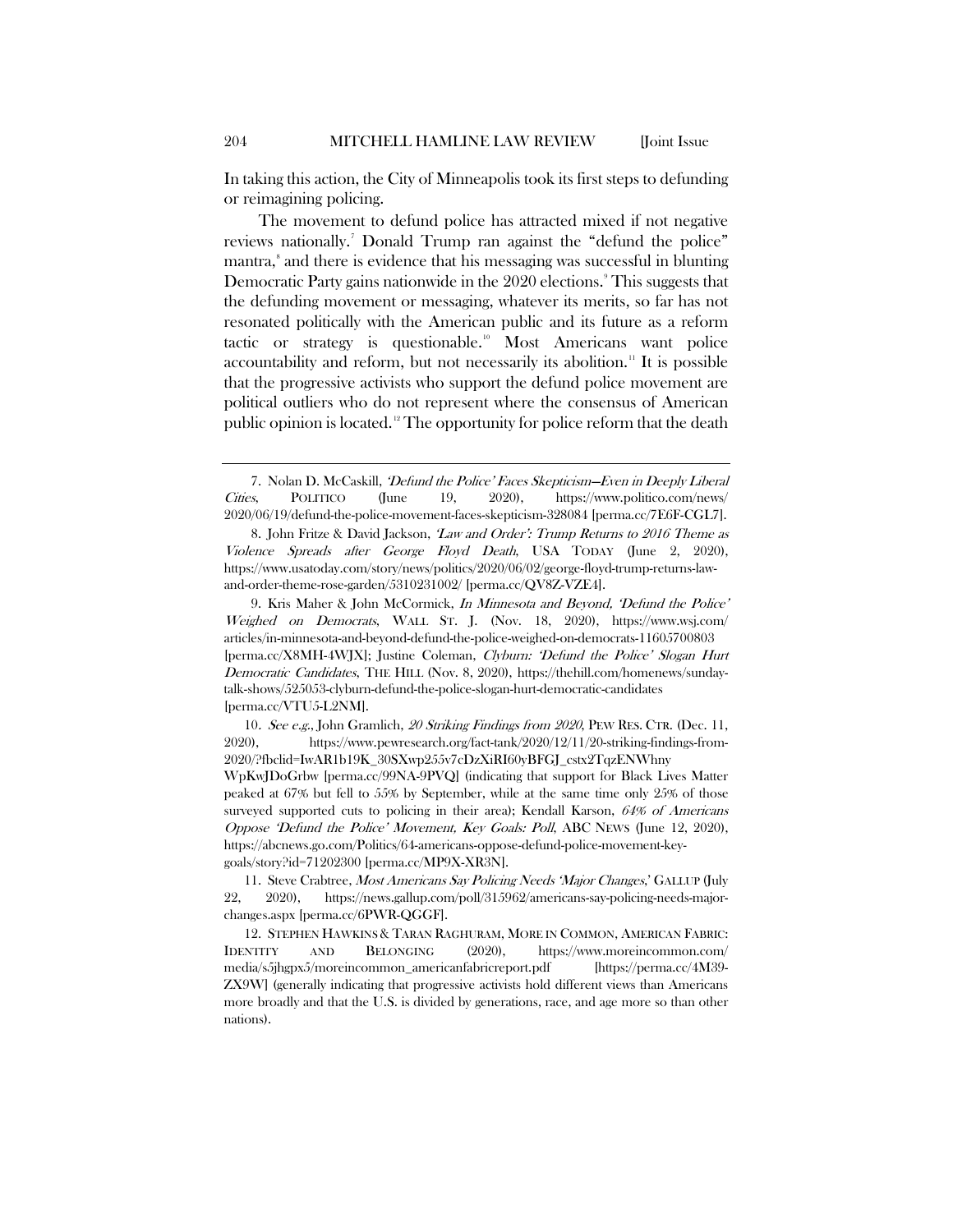of George Floyd created may already be closing, [13](#page-3-0) and we may therefore be in a Post-George Floyd policy location where the chance for serious change has already stalled.<sup>[14](#page-3-1)</sup>

The reality is that police are not going to entirely disappear from America anytime soon. Nonetheless, the question remains, if one is still interested in the idea of reforming or changing police behavior, especially when it comes to addressing its racial impact, what should such reform look like? Offering a preliminary path for reform, or at least outlining the questions that need to be asked, is the subject of this Article.

This Article does not propose an answer to what a reformed institution of policing looks like in America. Instead, it is a methodological exploration of the types of questions that need to be asked and addressed if any type of reforms are to occur. The purpose of this Article then is to set a path of questions and issues that need to be addressed by reformers and activists if they wish to alter the way police operate as an institution in the United States.

#### <span id="page-3-4"></span>I. WHAT IS THE INDICTMENT OF THE POLICE?

#### A. The Historical Functions of the Police

<span id="page-3-5"></span>The critique of police in America is multifaceted. First, in defense of police as an institution is the argument that they perform at least two fundamental functions: the classic law and order function, and a social service function.<sup>[15](#page-3-2)</sup> In terms of law and order, criminal law serves many purposes including as a tool to secure policy goals.[16](#page-3-3) Criminal law then can

<span id="page-3-0"></span><sup>13.</sup> It is possible that George Floyd's death was a triggering event that created a policy window that may have already closed. See Roger W. Cobb & Charles D. Elder, The Politics of Agenda-Building: An Alternative Perspective for Modern Democratic Theory, 33 J. POL. 892 (1971) (describing how major and unexpected events can alter the policy landscape); JOHN KINGDON, AGENDAS, ALTERNATIVES, AND PUBLIC POLICIES (2007) (proposing that changing the policy agenda requires a confluence of policy, problem, and politics streams and a policy entrepreneur willing to move an issue); Anthony Downs, Up and Down with Ecology—The "Issue-Attention Cycle", 28 PUB. INT. 38 (1972) (noting a five-stage process discussing how the public gets excited by a policy issue and then interest fades).

<span id="page-3-1"></span><sup>14.</sup> Deena Zaru & Tonya Simpson, *Defund the Police' Movement 6 Months after Killing* of George Floyd, ABC NEWS (Nov. 25, 2020), https://abcnews.go.com/ US/defund-police-movement-months-killing-george-floyd/story?id=74296015

<sup>[</sup>perma.cc/ATD5-MEU7] (noting that while some police reforms have been adopted, others are stalled, and that President Joe Biden has come out against the defund the police movement).

<span id="page-3-3"></span><span id="page-3-2"></span><sup>15</sup>. See generally SAMUEL WALKER, THE POLICE IN AMERICA: AN INTRODUCTION (1996) (describing police functions in the United States broadly).

<sup>16.</sup> See, e.g., THOMAS A. BIRKLAND, AN INTRODUCTION TO THE POLICY PROCESS: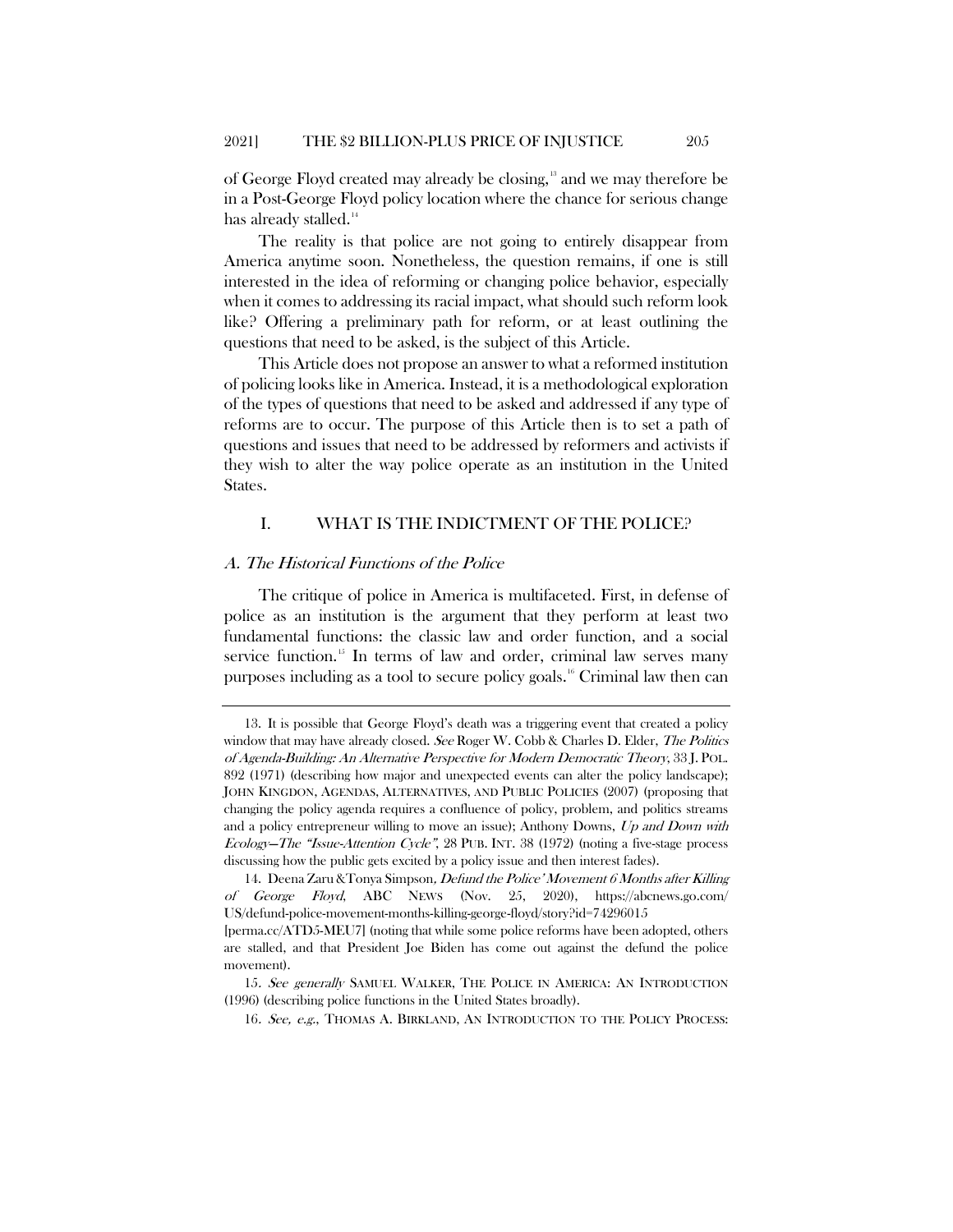<span id="page-4-0"></span>be viewed as a regulatory tool to ensure compliance of policy goals that the state seeks to secure.<sup>[17](#page-4-3)</sup>

<span id="page-4-2"></span><span id="page-4-1"></span>Criminal law is necessary for security.<sup>[18](#page-4-4)</sup> In Western thought, dating back at least to Thomas Hobbes<sup>[19](#page-4-5)</sup> and John Locke,<sup>[20](#page-4-6)</sup> individuals were not seen as naturally good, and the state was needed to keep people from harming others. Left to our own devices, where individuals self-enforced their rights, life would be "solitary, poor, nasty, brutish, and short,"<sup>[21](#page-4-7)</sup> or inconvenient due to the inability of individuals to properly and appropriately punish people who transgressed upon those rights. $22$  Except for some utopian or anarchist thinkers, social order and security was considered impossible without law and state enforcement efforts to keep peace.<sup>[23](#page-4-9)</sup>

Criminal law also serves as an instrument of social control and order.<sup>[24](#page-4-10)</sup> For some, this control is a necessary tool to keep the peace and assure orderly relations among people.<sup>[25](#page-4-11)</sup> For others, the social control aspect of criminal law is an instrument of the ruling class to control certain people or behaviors.<sup>[26](#page-4-12)</sup> In this view, law is not objective, but reflects specific perspectives on race, class, and gender.<sup>[27](#page-4-13)</sup> Law defines "normalcy,"<sup>[28](#page-4-14)</sup> and the threat of

18. GARDNER & ANDERSON, supra note [17,](#page-4-0) at 5–6.

19. See THOMAS HOBBES, LEVIATHAN (Collier Macmillan 1977) (1651).

<span id="page-4-7"></span><span id="page-4-6"></span><span id="page-4-5"></span><span id="page-4-4"></span>20. See JOHN LOCKE, TWO TREATISES OF GOVERNMENT (New American Library 1965) (1689).

21. HOBBES, supra not[e 19,](#page-4-1) at 100.

22. LOCKE, supra not[e 20,](#page-4-2) at 316.

<span id="page-4-9"></span><span id="page-4-8"></span>23. See GEORGE WOODCOCK, ANARCHISM: A HISTORY OF LIBERTARIAN IDEAS AND MOVEMENTS (1962) (surveying anarchist thought and the belief that natural human sociality and cooperation rendered criminal law unnecessary).

<span id="page-4-10"></span>24. IREDELL JENKINS, SOCIAL ORDER AND THE LIMITS OF LAW 23 (1980); see also HERBERT JACOB, CRIME AND JUSTICE IN URBAN AMERICA (1980) (discussing criminal justice as an instrument of social control).

25. GARDNER & ANDERSON, supra note [17,](#page-4-0) at 8.

<span id="page-4-12"></span><span id="page-4-11"></span>26. See, e.g., ROBERTO MANGABEIRA UNGER, THE CRITICAL LEGAL STUDIES MOVEMENT: ANOTHER TIME, A GREAT TASK (2016) (generally arguing that law masks or expresses power relationships).

<span id="page-4-13"></span>27. See, e.g., CATHARINE A. MCKINNON, TOWARD A FEMINIST THEORY OF THE STATE (1991) (discussing how law itself is gendered in that it often reflects a male viewpoint).

<span id="page-4-14"></span>28. KARL MENNINGER, THE CRIME OF PUNISHMENT (1968) (discussing how criminal law defines what is socially acceptable or normal behavior).

THEORIES, CONCEPTS, AND MODELS OF PUBLIC POLICY MAKING 342–72 (2019) (generally discussing how criminal sanctions are one of several tools to enforce policy goals); DEBORAH STONE, POLICY PARADOX: THE ART OF POLITICAL DECISION MAKING 274–76 (2002).

<span id="page-4-3"></span><sup>17.</sup> THOMAS J. GARDNER & TERRY M. ANDERSON, CRIMINAL LAW 6 (2018); Lena Maculan & Alicia Gil Gil, The Rationale and Purposes of Criminal Law and Punishment in Transitional Contexts, 40 OXFORD J. LEGAL STUD. 132 (2020).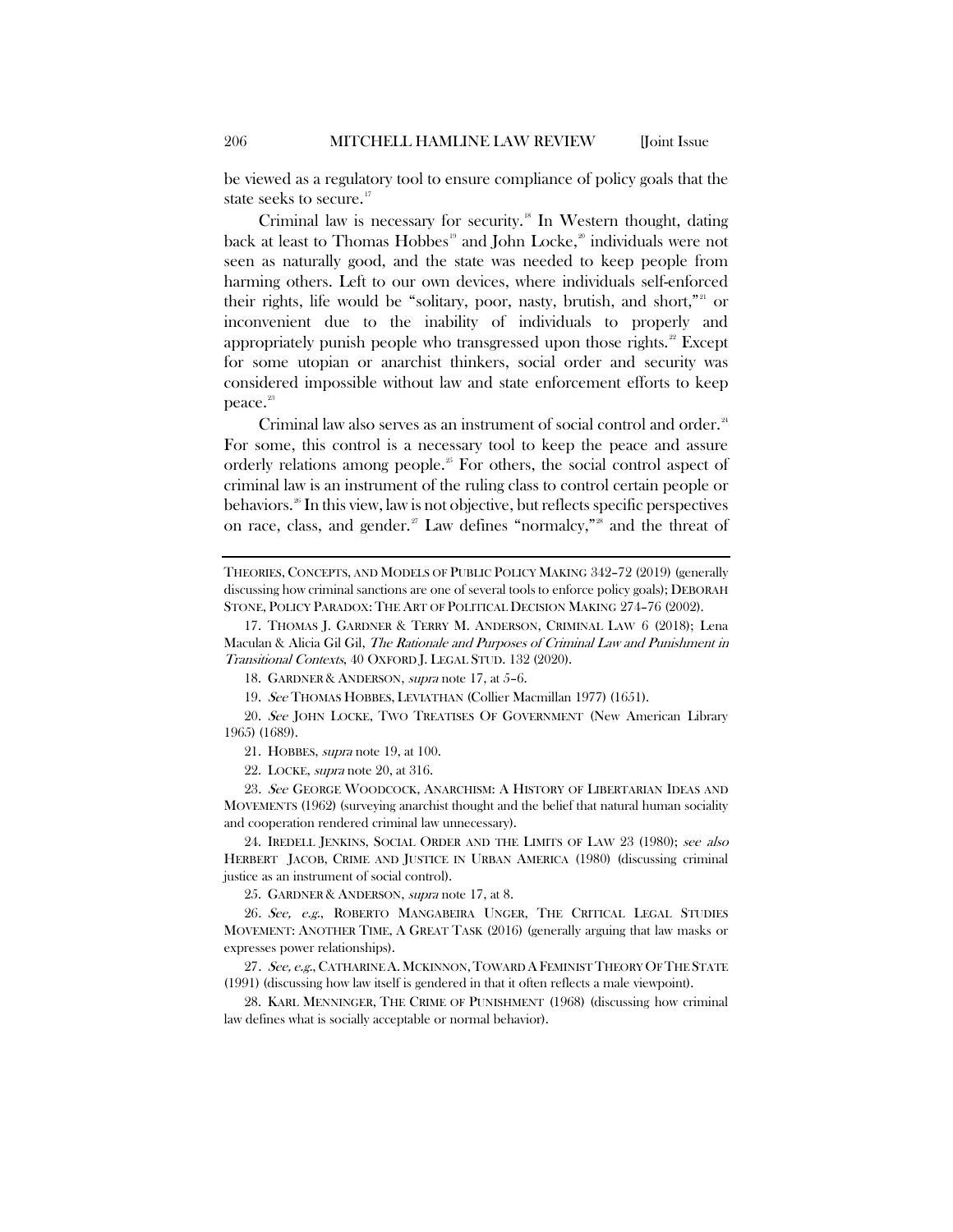criminal punishment via the police is a tool to ensure political and behavioral orthodoxy.<sup>[29](#page-5-0)</sup> As Rousseau declared, "Man is born free but is everywhere in chains."[30](#page-5-1) To these thinkers, society is the instrument of social control that enslaves us—abolish the state, the laws, and presumably the institution of the police, and we will naturally form non-oppressive freedom and order.<sup>[31](#page-5-2)</sup>

<span id="page-5-9"></span>The second function of the police is providing social services.<sup>[32](#page-5-3)</sup> Increasingly, police have come to be the front line or first call to address social issues.<sup>38</sup> These are calls related to things for neighborhood disputes, calls for medical assistance, requests to help individuals with cognitive or mental problems, and a range of other issues.<sup>[34](#page-5-5)</sup> Police also are asked to gives talks at schools, help with neighborhood watch programs, offer assistance to the elderly, and provide other services that have little to do with classic law and order functions.<sup>[35](#page-5-6)</sup> Simply, many people call police to help with quality of life or social issues when they can think of no other place to turn.<sup>[36](#page-5-7)</sup> Much of contemporary policing is about service, with relatively few officers anymore drawing or shooting a weapon associated with the classic "getting the bad guy" image. $37$ 

<span id="page-5-2"></span><span id="page-5-1"></span>31. See, e.g., RALPH MILIBAND, THE STATE IN CAPITALIST SOCIETY (1968); RICHARD QUINNEY, CRITIQUE OF LEGAL ORDER: CRIME CONTROL IN CAPITALIST SOCIETY (1974); NICO POULANTZAS, POLITICAL POWER AND SOCIAL CLASSES (1978).

<span id="page-5-3"></span>32. Albert R. Roberts, Police Social Work: Bridging the Past to the Present, in FROM SOCIAL WORK IN JUVENILE AND CRIMINAL JUSTICE SETTINGS 126 (Albert R. Roberts & David W. Springer eds., 2007) (examining the long history of the connections between policing and social work).

33. Id.

<span id="page-5-6"></span><span id="page-5-5"></span><span id="page-5-4"></span>34. S.B. Perrott & D.M. Taylor, Crime Fighting: Law Enforcement and Service Provider Role Orientations in Community Based Police Officers, AM. J. POLICE, Dec. 1995, at 173.

<span id="page-5-8"></span><span id="page-5-7"></span>37. Rich Morin & Andrew Mercer, A Closer Look at Police Officers Who Have Fired Their Weapon on Duty, PEW RES. CTR. (Feb. 8, 2017), https://www.pew research.org/fact-tank/2017/02/08/a-closer-look-at-police-officers-who-have-fired-theirweapon-on-duty/ [perma.cc/KSC8-NWDP] (indicating that only 27 percent of police officers have ever fired a gun in the line of duty, even though 83 percent of the public believes they use guns more frequently).

<span id="page-5-0"></span><sup>29.</sup> See, e.g., MICHEL FOUCAULT, THE BIRTH OF THE CLINIC: AN ARCHAEOLOGY OF MEDICAL PERCEPTION (1963); MICHEL FOUCAULT, THE ORDER OF THINGS: AN ARCHAEOLOGY OF THE HUMAN SCIENCES (1966); MICHEL FOUCAULT, DISCIPLINE AND PUNISH: THE BIRTH OF THE PRISON (1975) (arguing for a connection between definitions of normalcy, mental illness, and criminal law).

<sup>30.</sup> JEAN-JACQUES ROUSSEAU, THE SOCIAL CONTRACT 49 (1762).

<sup>35</sup>. Id.

<sup>36</sup>. Id.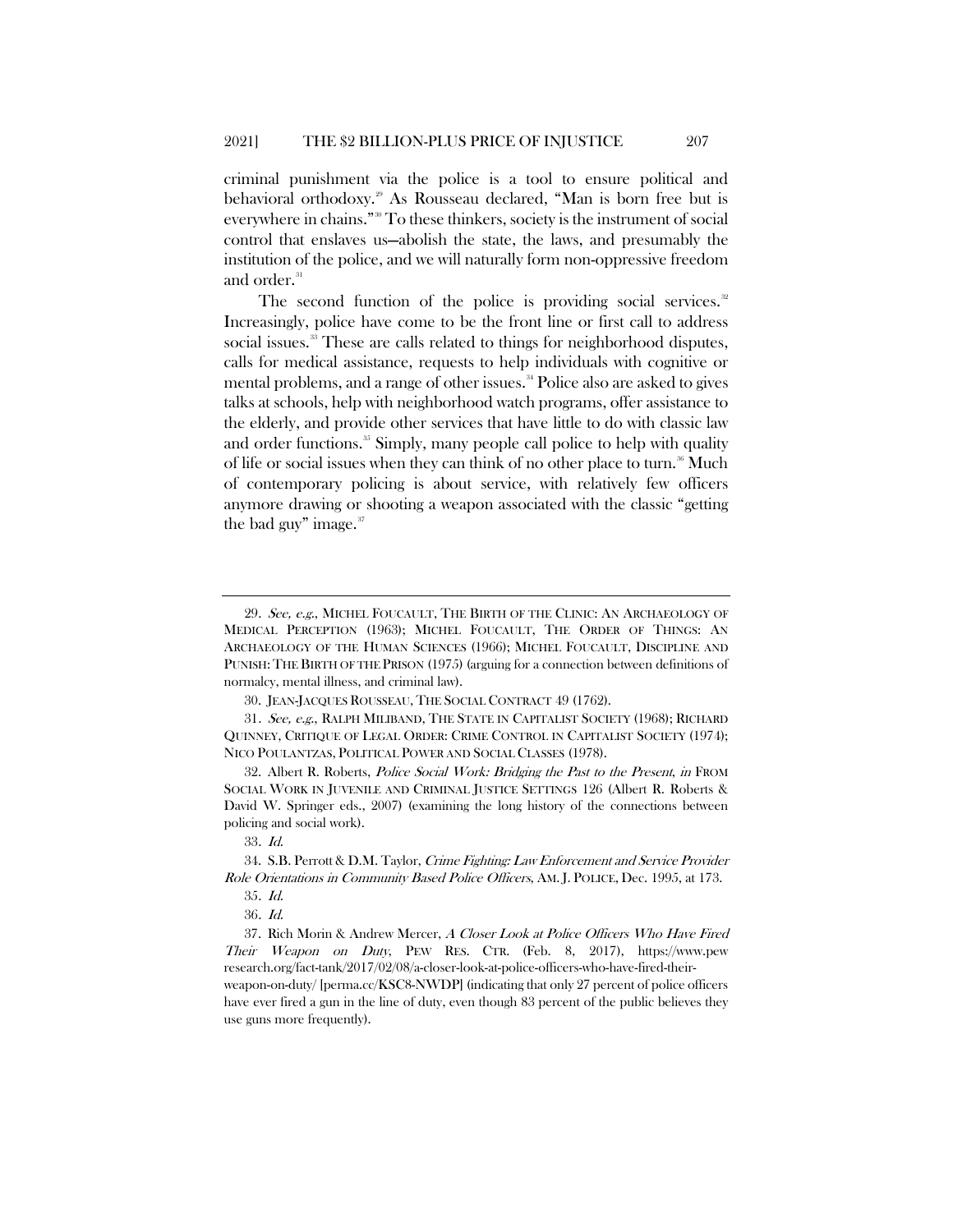The law and order and social service functions of policing have merged.<sup>[38](#page-6-0)</sup> In urban areas especially, the criminal justice system has become not just associated with crime control but also the delivery of social service programs. High percentages of defendants have chronic mental illness or chemical dependency problems where there are currently few other options beyond the use of the police, courts, and prison system to help them.<sup>[39](#page-6-1)</sup> Criminal justice, policing, and social service delivery are now often indistinguishable.<sup>[40](#page-6-2)</sup> Police are thus asked to perform a variety of tasks, some of which they lack the requisite skills or training. [41](#page-6-3) Effectively, we have reduced all social ills and issues to matters of policing.<sup>[42](#page-6-4)</sup>

#### B. What Should the Role of Police Be Moving Forward?

Closely examining the role of policing today becomes central to understanding what it would mean to reform or even abolish the police. Assuming the police were abolished raises a series of questions. Is there an alternative mechanism to enforce public policy beyond criminalizing behavior? In many ways, the criminal law approach to addressing behavior deemed unacceptable has failed. Prohibition<sup>[43](#page-6-5)</sup> and the war on drugs<sup>[44](#page-6-6)</sup> are two prominent examples. Additionally, perhaps some behavior simply should not be within the purview of the state or criminal law at all, such as personal intoxication, drug use, or sexual behavior. Simply put, the more

40. See Perrott & Taylor, supra not[e 34,](#page-5-9) at 173.

<span id="page-6-3"></span><span id="page-6-2"></span>41. See Roge Karma, We Train Police to Be Warriors—and Then Send Them Out to Be Social Workers, VOX (July 31, 2020), https://www.vox.com/2020/7/31/ 21334190/what-police-do-defund-abolish-police-reform-training [perma.cc/2MSK-RD3D] (discussing various social service obligations officers are asked to perform).

42. Id.

<sup>38.</sup> Perrott and Taylor, supra not[e 34,](#page-5-9) at 173.

<span id="page-6-1"></span><span id="page-6-0"></span><sup>39.</sup> SHELLI B. ROSSMAN, JANEEN BUCK WILLISON, KAMALA MALLIK-KANE, KIDEUK KIM, SARA DEBUS-SHERILL & P. MITCHELL DOWNEY, CRIMINAL JUSTICE INTERVENTIONS FOR OFFENDERS WITH MENTAL ILLNESS: EVALUATION OF MENTAL HEALTH COURTS IN BRONX AND BROOKLYN, NEW YORK 5 (2012), https://www.ojp.gov/pdffiles1/nij/grants/238264.pdf [perma.cc/TM89-XT9T] (reporting on studies finding that "64 percent of jail inmates, 56 percent of state prisoners, and 45 percent of federal prisoners" experience mental health problems).

<span id="page-6-5"></span><span id="page-6-4"></span><sup>43.</sup> See, e.g., DANIEL OKRENT, LAST CALL: THE RISE AND FALL OF PROHIBITION (2010); NORMAN H. CLARK, DELIVER US FROM EVIL: AN INTERPRETATION OF AMERICAN PROHIBITION (1976) (generally describing the failures of prohibition, including the lawlessness that ensued).

<span id="page-6-6"></span><sup>44.</sup> NINA M. MOORE, THE POLITICAL ROOTS OF RACIAL TRACKING IN AMERICAN CRIMINAL JUSTICE 199–204 (2015) (describing the racial impact of the war on drugs); David Schultz, Rethinking Drug Criminalization Policies, 25 TEX. TECH L. REV. 151 (1993) (assessing the failed efforts and costs associated with the war on drugs).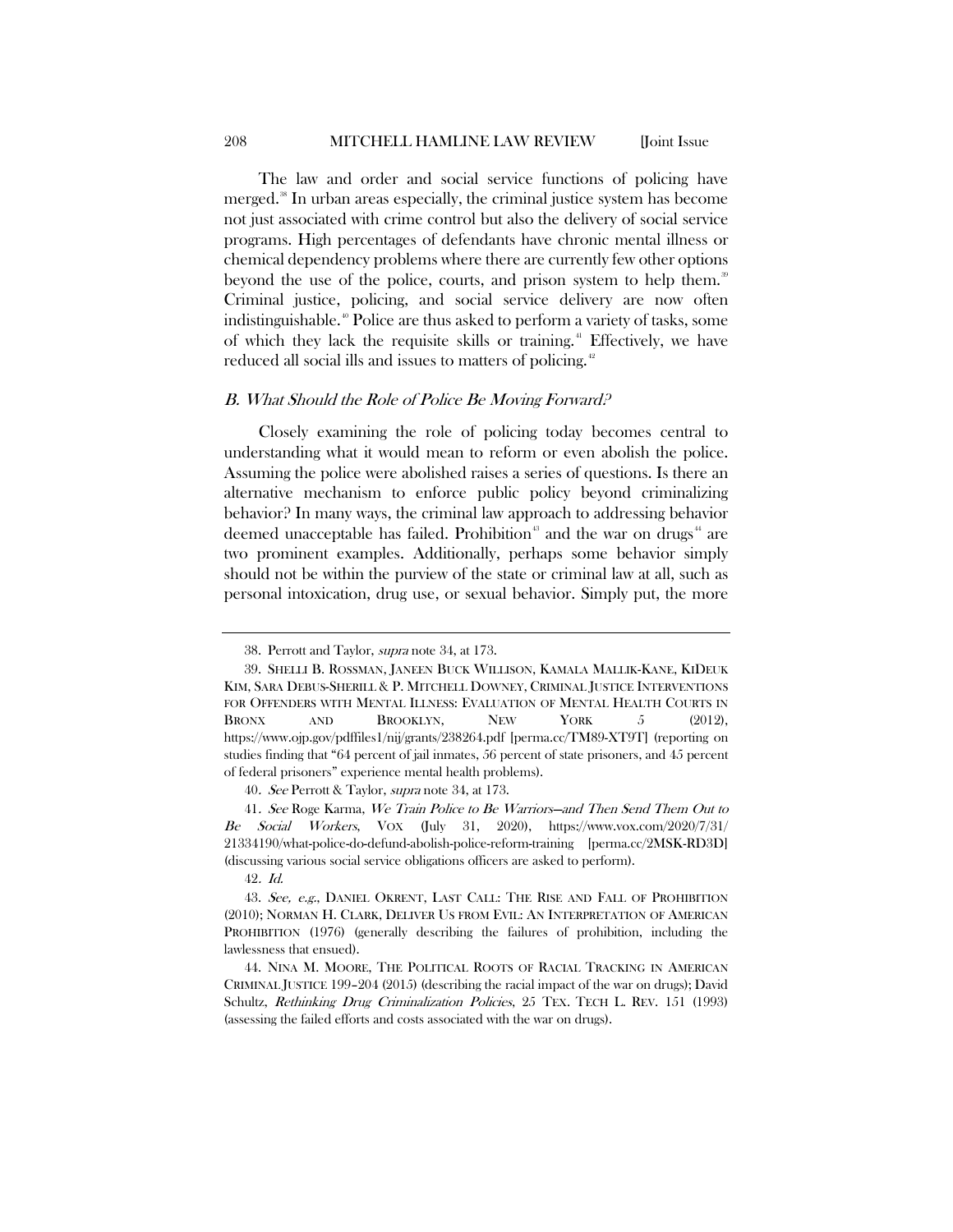behavior that a society criminalizes, the more potential there is for criminality and therefore more need for policing. American society has crafted a prison-industrial complex over the last few decades whose profits have been fueled by increased sentences and criminal laws.<sup>45</sup> It's a selffulfilling system.

Perhaps fewer police would be needed if we had a serious discussion on the law's limits or what behaviors to criminalize. We might also ask whether the police are the proper street-level actors to administer social service programs to those with social, economic, cognitive, or emotional needs.<sup>46</sup> Second, the criminal law is only one of many regulatory tools that can be used to promote policy goals.<sup>[47](#page-7-2)</sup> Market incentives, civil enforcement tools, alternative dispute resolution, restorative justice, and education might also be ways to address behaviors that are deemed unacceptable.[48](#page-7-3) An effort to reform the police then requires asking what policy goals we have in our society, what tools do we have to secure them, and what role law enforcement officials should have compared to other street level administrators?

Additionally, as noted, police perform a host of non-law and order social service functions. Reforming the police may mean asking if these are the individuals—or the institution—that should be entrusted to address these issues. Do we need police to be the first call for help with these functions? Perhaps triage could filter out many calls away from police to be performed

<span id="page-7-0"></span><sup>45.</sup> There are many scholarly works which refer to the prison-industrial complex. See, e.g., Earl Smith & Angela J. Hattery, African American Men and the Prison Industrial Complex, 34 WEST. J. BLACK STUD. 387, 388 (Winter 2010) ("The [Prison Industrial Complex] has a similar growth history as the Military Industrial Complex (MIC) that we learned about in 1961 when [President Eisenhower] warned the American public about the growing interconnected relationships among American big business, government and worldwide military expansion."); Rose M. Brewer & Nancy A. Heitzeg, *The Racialization of* Crime and Punishment: Criminal Justice, Color-Blind Racism, and the Political Economy of the Prison Industrial Complex, in RACE AND CRIME: ATEXT/READER 384 (Helen Taylor Greene & Shaun L. Gabbidon eds., 2011) ("The criminal justice system and its culmination in the prison industrial complex also continues to guarantee the perpetual profits from the forced labor of inmates, now justifying their slavery as punishment for crime.").

<span id="page-7-1"></span><sup>46.</sup> MICHAEL LIPSKY, STREET-LEVEL BUREAUCRACY:DILEMMAS OF THE INDIVIDUAL IN PUBLIC SERVICES (1980) (describing police, inter alia, as one of several actors or institutions who interact with the public to deliver services).

<span id="page-7-2"></span><sup>47</sup>. See, THOMAS A. BIRKLAND, AN INTRODUCTION TO THE POLICY PROCESS: THEORIES, CONCEPTS, AND MODELS OF PUBLIC POLICY MAKING 342–72 (2019); PETER H. SCHUCK, WHY GOVERNMENT FAILS SO OFTEN 127–61 (2014) (examining the various tools government has to secure its policy objectives); see also STONE, supra note [16,](#page-3-4) at 265–84 (2002) (discussing the means government has to enforce policy).

<span id="page-7-3"></span><sup>48.</sup> GERRY JOHNSON & DANIEL W. VAN NESS, HANDBOOK OF RESTORATIVE JUSTICE (2013) (describing the various methods of alternative dispute resolution).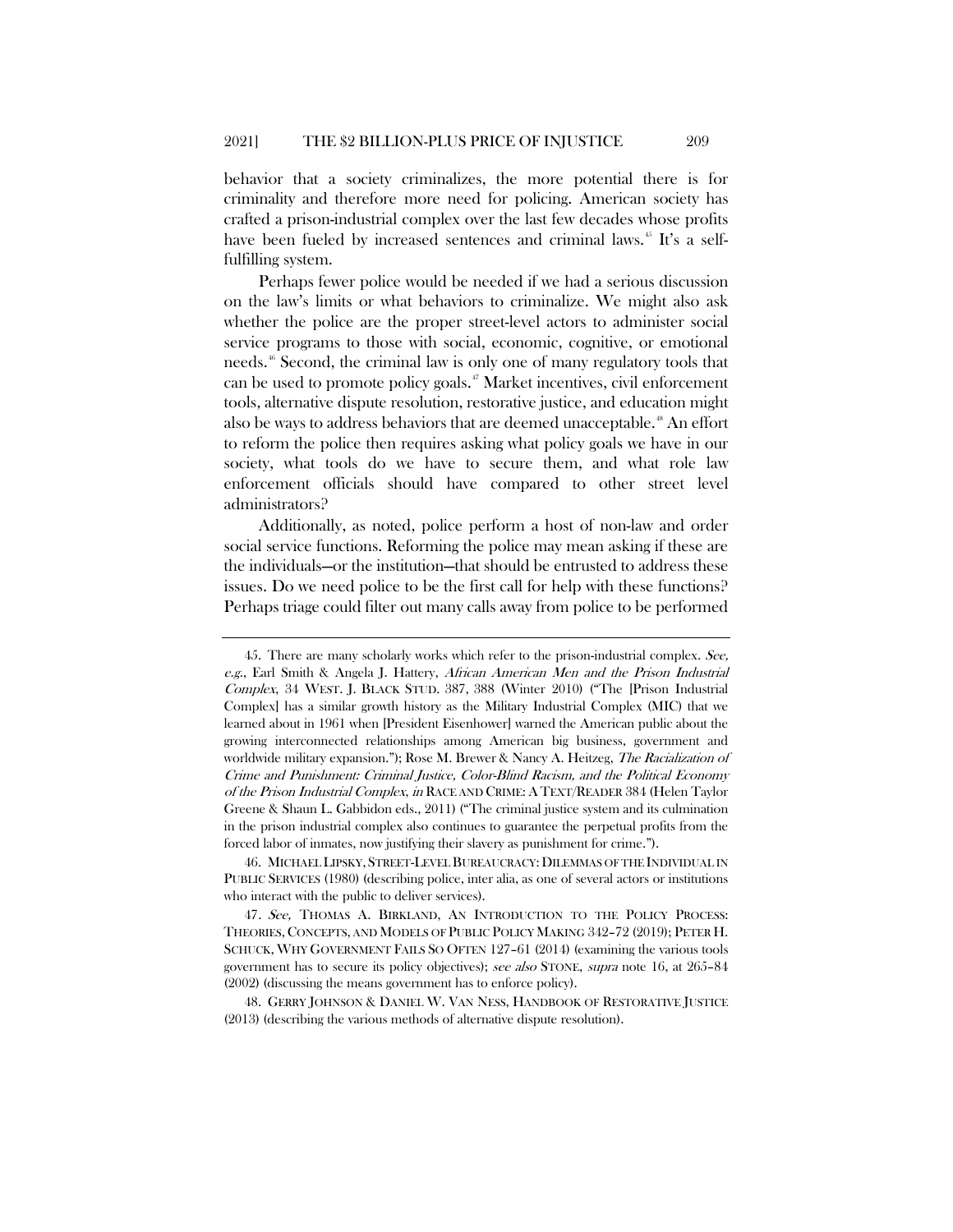by other non-police state actors.<sup>[49](#page-8-1)</sup> If we do decide to send non-police actors to address a problem, how does the triage work? How do we address emergencies? What if a situation turns violent?

This preliminary set of questions asks us to examine who is responsible for keeping order or peace in society. Who responds to violent behavior? Who addresses social service calls? These are core questions regarding how a free society wishes to allocate authority and perform state functions, and may vary in different communities.<sup>[50](#page-8-2)</sup>

# C. Classifying Racially Discriminatory Policing: The Micro, Meso, and Macro Levels

<span id="page-8-0"></span>A different critique regarding policing is more specific to George Floyd. There is a historical connection between policing and race,<sup>[51](#page-8-3)</sup> and specifically the racial impact that policing and the criminal justice system has upon people of color. In part, the historic origins of policing are rooted in efforts to control freed slaves and people of color.<sup>[52](#page-8-4)</sup> Over time, people of color have been racially profiled by police, subjected to more arrests, disproportionately incarcerated, disproportionately executed, faced greater collateral damages to their voting rights, and were targeted more often for selective enforcement of the law.<sup>33</sup> Finally, as George Floyd's killing

<span id="page-8-3"></span>51. WALKER, supra note [15;](#page-3-5) Julian Go, The Racist Origins of U.S. Policing: Demilitarization Will Require Decolonization, FOREIGN AFFAIRS (July 16, 2020), https://www.foreignaffairs.com/articles/united-states/2020-07-16/racist-origins-us-policing.

<span id="page-8-4"></span>52. Go, supra not[e 51;](#page-8-0) [eds. note: See also Refunding the Community: What Defunding MPD Means and Why It Is Urgent and Realistic, 39 LAW & INEQ. 511 (2021).].

<span id="page-8-1"></span><sup>49.</sup> Several cities have begun experimenting with different systems. Saint Paul, Minnesota, across the river from where George Floyd was killed, utilizes a hybrid mental health unit where social workers and police officers respond jointly to certain mental health calls. See COMMUNITY OUTREACH & STABILIZATION UNIT (C.O.A.S.T.), SAINT PAUL POLICE DEP'T, https://www.stpaul.gov/departments/police/ administration-office-chief/community-engagement-division/community-outreach [perma.cc/N363-8HYT].

<span id="page-8-2"></span><sup>50.</sup> ROBERT A. DAHL, AFTER THE REVOLUTION? AUTHORITY IN A GOOD SOCIETY 1– 6 (1970) (arguing that a democratic society needs to address basic questions regarding the use of authority and the performance of essential functions).

<span id="page-8-5"></span><sup>53.</sup> There is a robust literature discussing the intersectionality of policing and race in the United States. See David Schultz, How We Got Here: Race, Police Use of Force, and the Road to George Floyd, INEQ. INQUIRY (Apr. 2021), https://lawandinequality.org/?s=how+we+got+here [perma.cc/76CV-EFPN] (reviewing the research on the racialized impact of police upon people of color); MILTON HEUMANN & LANCE CASSAK, GOOD COP, BAD COP: RACIAL PROFILING AND COMPETING VIEWS OF JUSTICE (2007) (discussing racial profiling among police officers generally); MICHAEL TONRY, PUNISHING RACE: A CONTINUING AMERICAN DILEMMA (2012) (demonstrating the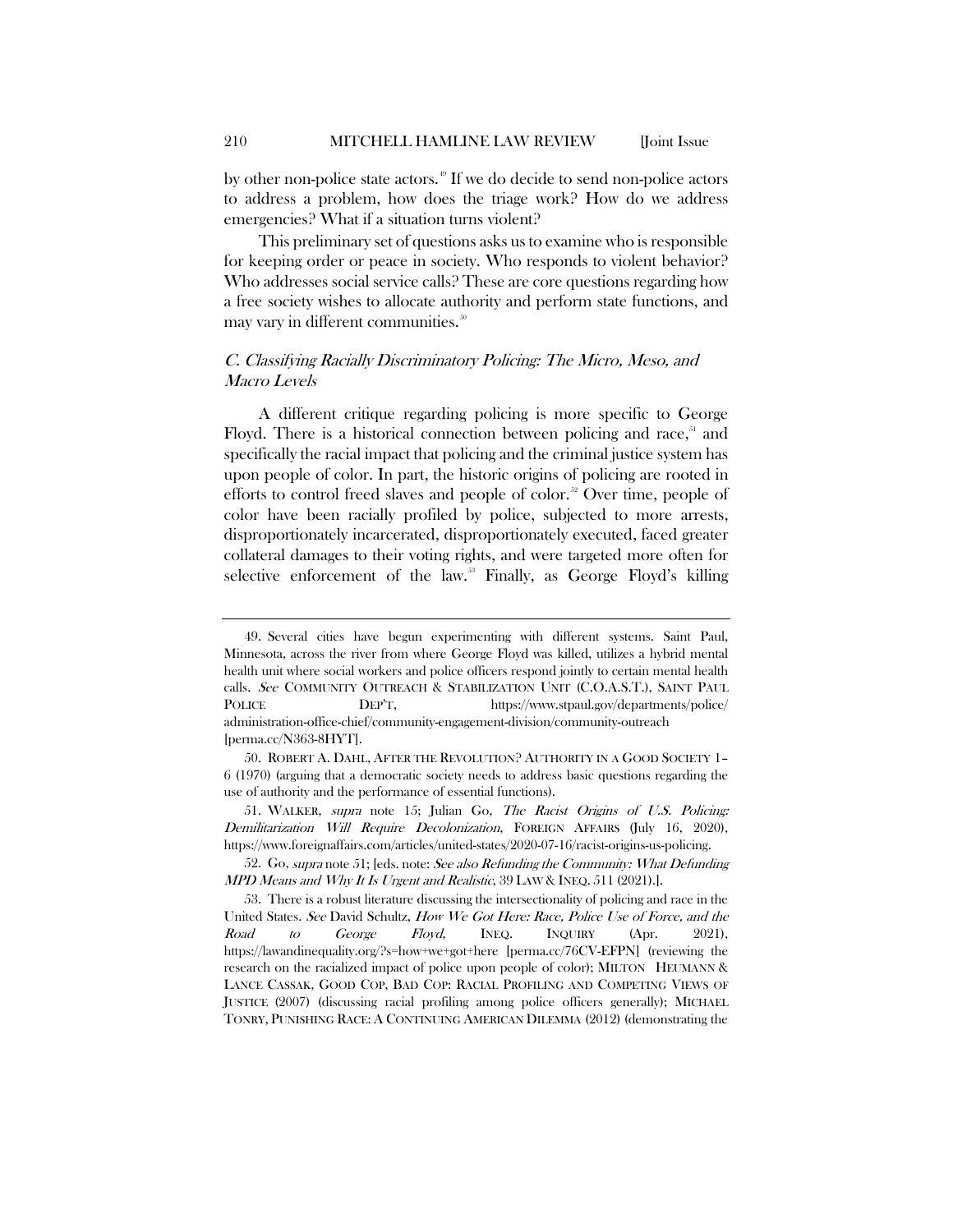<span id="page-9-4"></span>demonstrated, people of color are far more likely to be victims of excessive or deadly force than White people.[54](#page-9-0) The problem of policing is the problem of racism. One of the tasks of police reform is eliminating the racism. How do we create a non-racist, or better yet, an anti-racist institution of policing?

If racism within policing is located at the micro, meso, or macro levels—how so? At the micro level, individual police officers—historically white males—can be racist.<sup>[55](#page-9-1)</sup> Racist outcomes are the product of individual officer choices about whom to stop and frisk, stop for vehicular infractions, or use force against.<sup>[56](#page-9-2)</sup> It is about the personality types and attitudes of individual officers.<sup>57</sup>

enduring racism within the criminal justice system); DAVID A. HARRIS, PROFILES IN INJUSTICE: WHY RACIAL PROFILING CANNOT WORK, ACLU (2002) (arguing that racial profiling is both legally and morally wrong given its ineffectiveness at reducing or catching criminal behavior and its disproportionate impact on people of color); David Rudovsky, Law Enforcement by Stereotypes and Serendipity: Racial Profiling and Stops and Searches without Cause, 3 U. PA.J. CONST. L. 296 (2001) (reviewing the legal and social consequences of racial profiling in law enforcement in the United States); see also Wenei Philimon, Not Just George Floyd: Police Departments Have 400-year History of Racism, USA TODAY (June 7, 2020), https://www.usatoday.com/story/news/nation/2020/06/07/black-lives-matterspolice-departments-have-long-history-racism/3128167001/ [perma.cc/VVQ3-3GPF] (discussing the long and racist history of police departments through the modern day).

<span id="page-9-0"></span><sup>54.</sup> Richard A. Oppel Jr. & Lazaro Gamio, Minneapolis Police Use Force Against Black People at 7 Times the Rate of Whites, N.Y. TIMES (June 3, 2020), https://www.nytimes.com/interactive/2020/06/03/us/minneapolis-police-use-of-force.html [perma.cc/Q3N7-LFJK]; Tom McCarthy, The Uncounted: Why the US Can't Keep Track of People Killed by Police, THE GUARDIAN (Mar. 18, 2015), https://www.theguardian.com/us-news/2015/mar/18/police-killings-government-data-count [perma.cc/8NYP-ZYHR].

<span id="page-9-1"></span><sup>55.</sup> Jeremy Ashkenas & Haeyoun Park, The Race Gap in America's Police Departments, N.Y. TIMES (Apr. 8, 2015), https://www.nytimes.com/interactive/ 2014/09/03/us/the-race-gap-in-americas-police-departments.html [perma.cc/LRT5-BAPC]; Dan Keating & Kevin Uhrmacher, In Urban Areas, Police Are Consistently Much Whiter Than the People They Serve, WASH. POST (June 4, 2020), https://www.washingtonpost.com/nation/2020/06/04/urban-areas-police-are-consistentlymuch-whiter-than-people-they-serve/ [perma.cc/983H-ZQES].

<span id="page-9-2"></span><sup>56.</sup> Rich Morin, Kim Parker, Renee Stepler & Andrew Mercer, Police Views, Public Views, PEW RES. CTR. (Jan. 11, 2017), https://www.pewsocialtrends.org/ 2017/01/11/police-views-public-views/ [perma.cc/JF5Y-VRLP] (noting the divergent patterns between the public and police views on race); Joshua Correl, Bernadette Park, Charles M. Judd, Bernd Wittenbrink, Melody S. Sadler & Tracie Keesee, Across the Thin Blue Line: Police Officers and Racial Bias in the Decision to Shoot, 92 J. PERSONALITY & SOC. PSYCH. 1006 (2007) (examining the way race factors into decisions to use force).

<span id="page-9-3"></span><sup>57.</sup> THEODOR W. ADORNO, ELSE FRENKEL-BRUNSWIK, DANIEL LEVINSON & NEVITT SANFORD, THE AUTHORITARIAN PERSONALITY (1950) (describing the traits of authoritarian personalities); Kirsten Weir, Policing in Black & White, 47 MONITOR ON PSYCH. 11 (2016)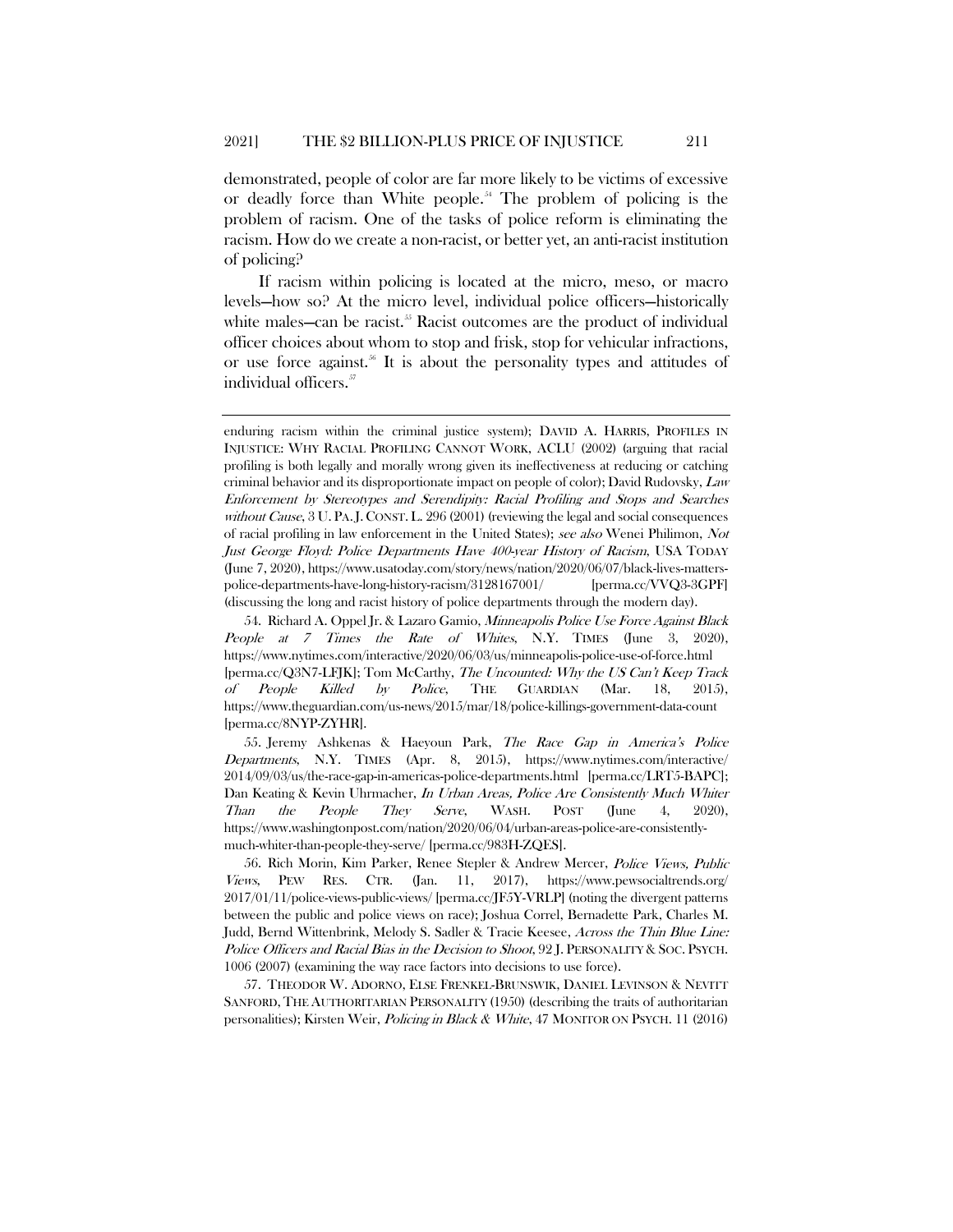The meso level refers to institutional racism. This is where a police department or local government has incorporated a set of racist beliefs or practices into its organization,<sup>[58](#page-10-0)</sup> due to historical or recent practices.<sup>56</sup> Ferguson, Missouri, where a Justice Department Report documented how a city systematically discriminated against Black residents, is a prominent example of meso level racism.<sup>[60](#page-10-2)</sup>

<span id="page-10-7"></span>Finally, there is macro racism, which is societal or structural racism. Here, the entire society—its practices, institutions, and values—are influenced by race.<sup>[61](#page-10-3)</sup> Education, community zoning, health care delivery, and the criminal justice system are all racially biased. $62$  This societal-side racism impacts policing institutions,<sup>[63](#page-10-5)</sup> and the solution may need to include political reforms, in addition to simple legal reform.<sup>[64](#page-10-6)</sup>

58. Robin Oakley, Institutional Racism and the Police Service, 72 POLICE J. 285 (1999).

<span id="page-10-2"></span>60. U.S. DEP'T OF JUSTICE,CIVIL RIGHTS DIVISION,INVESTIGATION OF THE FERGUSON POLICE DEP'T (Mar. 4, 2015), https://www.justice.gov/sites/default/files/ opa/press-releases/attachments/2015/03/04/ferguson\_police\_department\_report.pdf

[perma.cc/9KES-XBZY] ("Ferguson's law enforcement practices are shaped by the City's focus on revenue rather than by public safety needs. This emphasis on revenue has compromised the institutional character of Ferguson's police department, contributing to a pattern of unconstitutional policing, and has also shaped its municipal court, leading to procedures that raise due process concerns and inflict unnecessary harm on members of the Ferguson community. . . . This culture within FPD influences officer activities in all areas of policing, beyond just ticketing. . . . Ferguson's approach to law enforcement both reflects and reinforces racial bias, including stereotyping. The harms of Ferguson's police and court practices are borne disproportionately by African Americans, and there is evidence that this is due in part to intentional discrimination on the basis of race.").

<span id="page-10-3"></span>61. EDUARDO BONILLA-SILVA, RACISM WITHOUT RACISTS: COLOR-BLIND RACISM AND THE PERSISTENCE OF RACIAL INEQUALITY IN AMERICA (2009).

<span id="page-10-4"></span>62. Keith Lawrence & Terry Keleher, Chronic Disparity: Strong and Pervasive Evidence of Racial Inequalities, RACE & PUB. POL'Y CONF. (2004), https://www.intergroupresources.com/rc/Definitions%20of%20Racism.pdf [perma.cc/TXZ3-U56N].

<span id="page-10-5"></span>63. Aldina Mesic, Lydia Franklin, Alev Cansever, Fiona Potter, Anika Sharma, Anita Knopov & Michael Siegel, The Relationship Between Structural Racism and Black-White Disparities in Fatal Police Shootings at the State Level, 110 J. NAT'L MED. ASS'N 106 (2018).

<span id="page-10-6"></span>64. Six Months After Mass Protests Began, What Is the Future of BLM?, ECONOMIST (Dec. 12, 2020), https://www.economist.com/united-states/2020/12/10/ six-months-after-mass-protests-began-what-is-the-future-of-blm (discussing how the Black

<span id="page-10-8"></span><sup>(</sup>describing how some research points to individual psychological attributes in police as the source of racism); Louis Laguna, Ashley Linn, Kyle Ward & Rasa Rupslaukyte, An Examination of Authoritarian Personality Traits Among Police Officers: The Role of Experience, 25 J. POLICE CRIM. PSYCH. 99 (2010).

<span id="page-10-1"></span><span id="page-10-0"></span><sup>59</sup>. See Anna Souhami, Institutional Racism and Police Reform: An Empirical Critique, 24 POLICING & SOC'Y. 1 (2014) (reviewing the evidence on institutional racism and solutions in policing).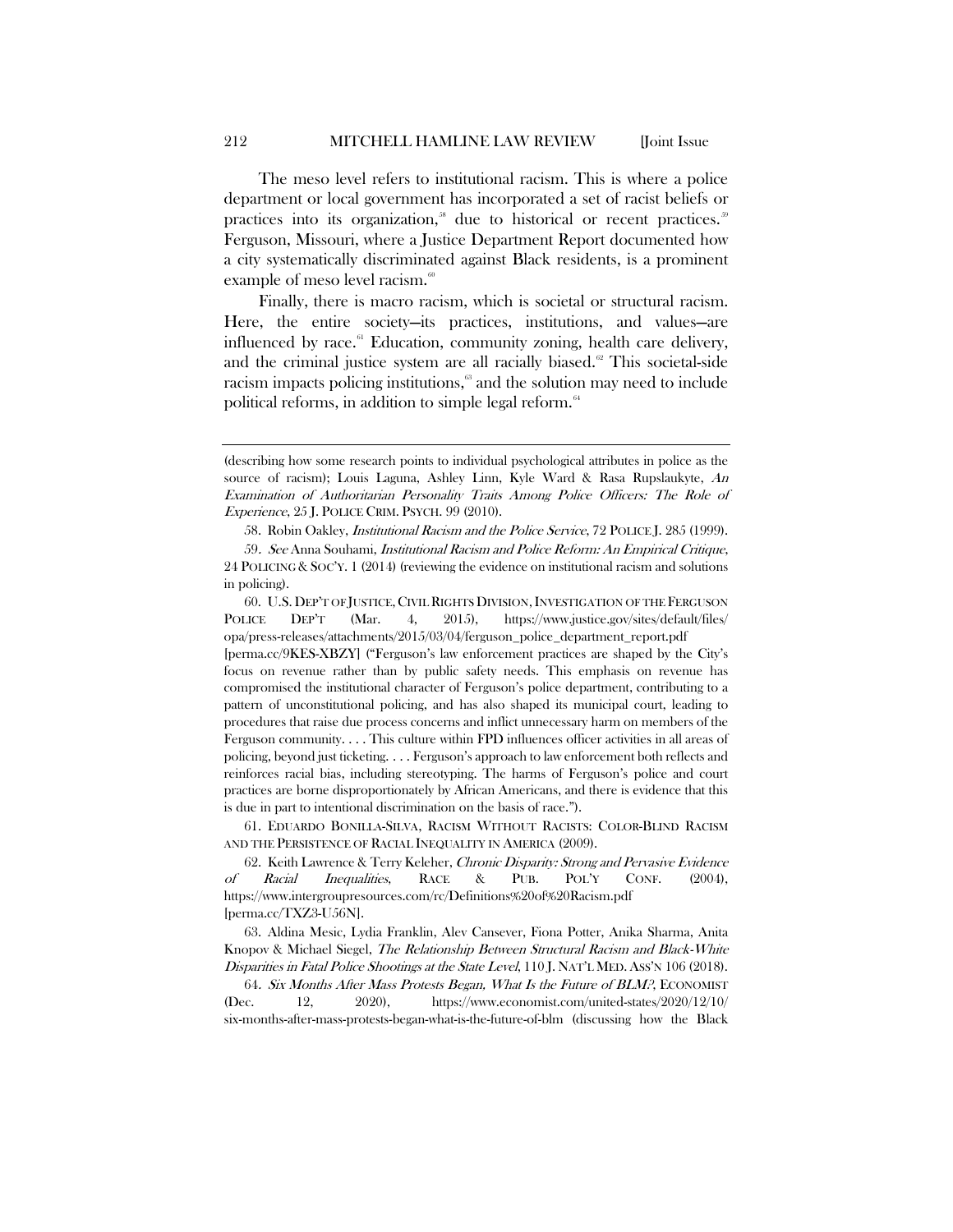<span id="page-11-7"></span><span id="page-11-0"></span>Distinguishing racism on three levels has two purposes. One, it allows reformers to define and classify the source of the racial problems and discrimination. In order to formulate policy change, it is first necessary to define the problem.<sup>[65](#page-11-1)</sup> Two, it focuses in on appropriate remedies to address the problem. By that, assume that the source of the problem is that racism is a consequence of hiring racist police officers or individuals—then the remedy would either be better screening and hiring procedures to root out racists, $\frac{6}{6}$  or developing individual educational programs that seek to train individual officers to handle matters differently. $\mathscr{F}$  If racial profiling is, for example, choices individual officers make, then better training, education, or discipline are possible solutions, and individual lawsuits or criminal prosecutions are options.<sup>88</sup> If the problem is departmental or city-wide, then the choice of remedy may be directed at replacing leaders, changing citywide policies, initiating receiverships to change control of the police, or perhaps other administrative or governance options within a city.<sup>[69](#page-11-5)</sup> Finally, if the issue is societal-wide racism, the problem is far more complex. Changing policing is altering the background social values or institutions that drive American politics.<sup>[70](#page-11-6)</sup> This may include changes in educational policies,

Lives Matter movement is splintered over reform tactics, such as seeing the problem inherent in capitalism or solvable by legal and legislative reform); see also STUART A. SCHEINGOLD, THE POLITICS OF RIGHTS: LAWYERS, PUBLIC POLICY, AND POLITICAL CHANGE (2004) (criticizing the traditional legal myth that politics is subordinate to the law and therefore that legal reform alone can promote institutional or societal change).

<span id="page-11-1"></span><sup>65.</sup> Paul Burstein & Marie Bricher, Problem Definition and Public Policy: Congressional Committees Confront Work, Family, and Gender, 1945-1990, 76 SOC. FORCES 135 (1997); Ander Hanberger, What Is the Policy Problem?, 7 EVAL. 45 (2001); JOHN W. KINGDON, AGENDAS, ALTERNATIVES, AND PUBLIC POLICIES, UPDATE EDITION, WITH AN EPILOGUE ON HEALTH CARE (2011) (discussing the role of problem definition and perception in the policy making process).

<span id="page-11-2"></span><sup>66.</sup> CHRISTOPHER D. DESANTE & CANDIS WATTS SMITH, RACIAL STASIS: THE MILLENNIAL GENERATION AND THE STAGNATION OF RACIAL ATTITUDES IN AMERICAN POLITICS 24 (2020).

<span id="page-11-3"></span><sup>67.</sup> Nathan Layne, In Wake of Floyd Killing, Screening of U.S. Police Recruits is Under Focus, REUTERS (July 17, 2020), https://www.reuters.com/article/us-global-race-usapolicing/in-wake-of-floyd-killing-screening-of-u-s-police-recruits-is-under-focusidUSKCN24I2O4 [perma.cc/QQ4E-Z9RT].

<span id="page-11-4"></span><sup>68</sup>. Id.; see also Lynne Peeples, What the Data Say About Police Brutality and Racial Bias—and Which Reforms Might Work, NATURE (June 19, 2020), https://www.nature.com/articles/d41586-020-01846-z [perma.cc/SP34-GJKU].

<span id="page-11-5"></span><sup>69.</sup> Anna Souhami, Institutional Racism and Police Reform: an Empirical Critique, 24 POLICING & SOC. 1 (2014).

<span id="page-11-6"></span><sup>70.</sup> DESANTE & SMITH, supra note [66,](#page-11-0) at 10 (defining structural racism as a "feature of society whereby patterns of public policy, institutions, dominant ideologies, and popular representations serve to perpetuate social, political, and economic inequities along racial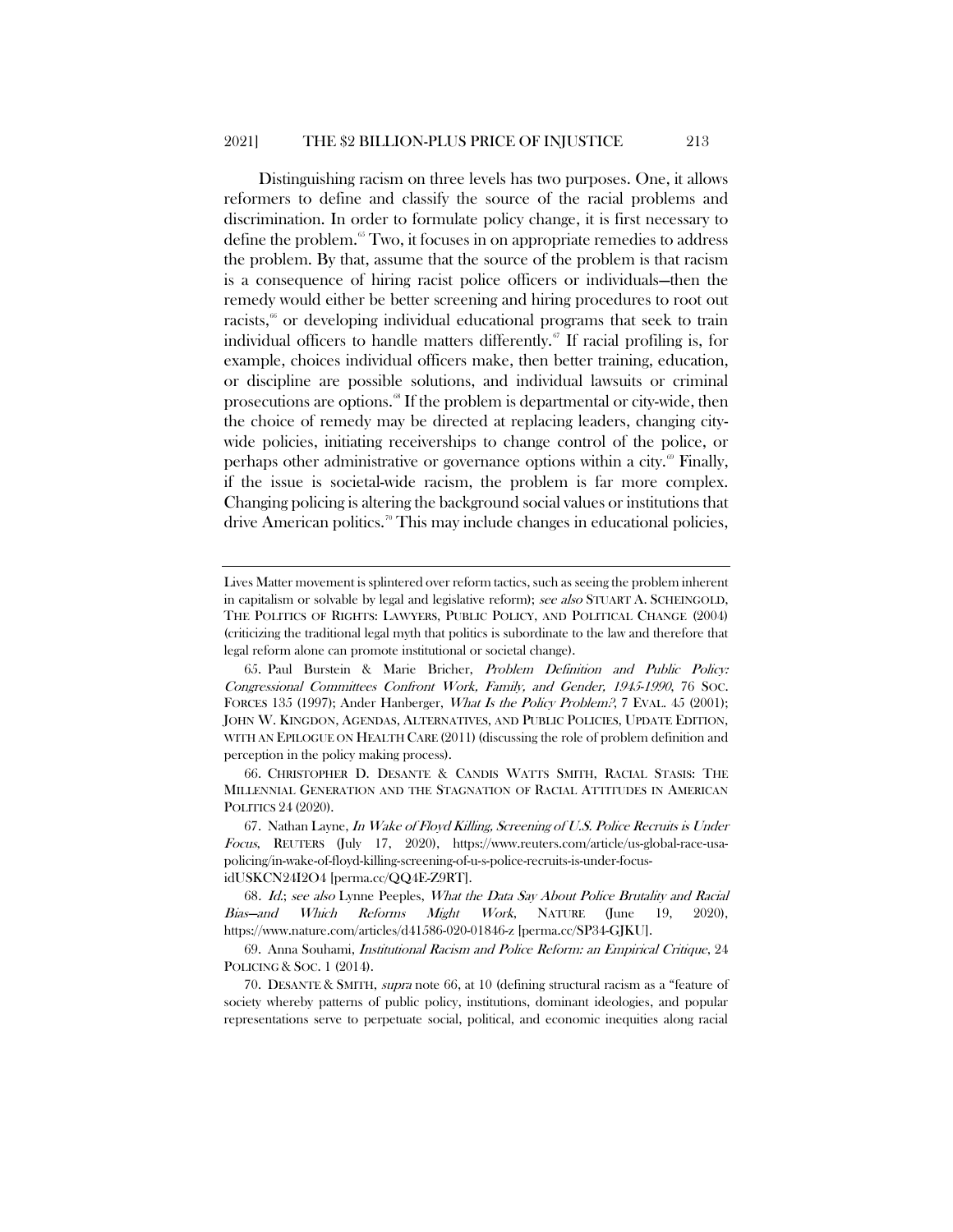health care, anti-discrimination laws, or even constitutional changes.<sup>[71](#page-12-0)</sup> Racism will not disappear from police practices until as society changes.

In addition to the micro, meso, and macro distinction, another distinction needs to be made between intentional discrimination and disparate impact. Intentional discrimination is when policies are intentionally or consciously directed in a way that they target people of color on account of race.[72](#page-12-1) Disparate impact is when there is no explicit or intentional bias, but outcomes vary based on race.[73](#page-12-2) For example, individuals may be affected disproportionately or hurt when certain facially-neutral employment practices are used, but the practices themselves are not intentionally targeting or discriminating against people of color.<sup>[74](#page-12-3)</sup>

This distinction between intentional discrimination or purpose and disparate impact is significant, both legally and in terms of policy construction. In Washington v. Davis, the Supreme Court ruled that the Fourteenth Amendment Equal Protection clause only extends to or addresses intentional discrimination and not disparate impact.<sup>[75](#page-12-4)</sup> The intent versus impact distinction means that remedies to address racial disparities vary regarding the intentionality. If one can allege intentional impact, Equal Protection lawsuits under either 42 U.S.C. § 1942 or *Bivens*<sup> $\sigma$ </sup> can be used as a way to bring constitutional torts or lawsuits against individual officers, police departments, or cities. Whereas in cases of disparate impact, these constitutional remedies may not be available, leaving it up to traditional state tort remedies or in some cases state criminal laws to address discrimination.

The micro, meso, and macro versus intentional and disparate impact distinctions provide a sixfold way of classifying the problem of race and

lines."). This definition points to how the police are embedded into a larger fabric of racist policies in a society, whereby reforming them is a prerequisite to addressing racism in law enforcement.

<span id="page-12-0"></span><sup>71.</sup> Jules Holroyd, Implicit Racial Bias and the Anatomy of Institutional Racism, CTR. FOR CRIME & JUST. STUD. (2015), https://www.crimeandjustice.org.uk/ sites/crimeandjustice.org.uk/files/09627251.2015.1080943\_1.pdf [perma.cc/48BE-9F2C] (reviewing the linkages between societal racism and crime); BONILLA-SILVA, supra note [61](#page-10-7).

<span id="page-12-1"></span><sup>72.</sup> Joseph A. Seiner, Disentangling Disparate Impact and Disparate Treatment: Adapting the Canadian Approach, 25 YALE L. & POL'Y REV. 95 (2006) (sorting out the differences between these terms and pointing out how even the U.S. Supreme Court is confused in its analysis and understanding of intentional or purposive treatment and disparate impact).

<sup>73</sup>. Id.

<span id="page-12-3"></span><span id="page-12-2"></span><sup>74.</sup> Griggs v. Duke Power Co., 401 U.S. 424, 436 (1971) (prohibiting facially-neutral employment policies that result in a disparate impact toward a protected class).

<sup>75.</sup> Washington v. Davis, 426 U.S. 229, 247–48 (1976).

<span id="page-12-5"></span><span id="page-12-4"></span><sup>76.</sup> Bivens v. Six Unknown Named Agents, 403 U.S. 388, 395–97 (1971) (holding that individuals can directly sue the U.S. government for constitutional violations).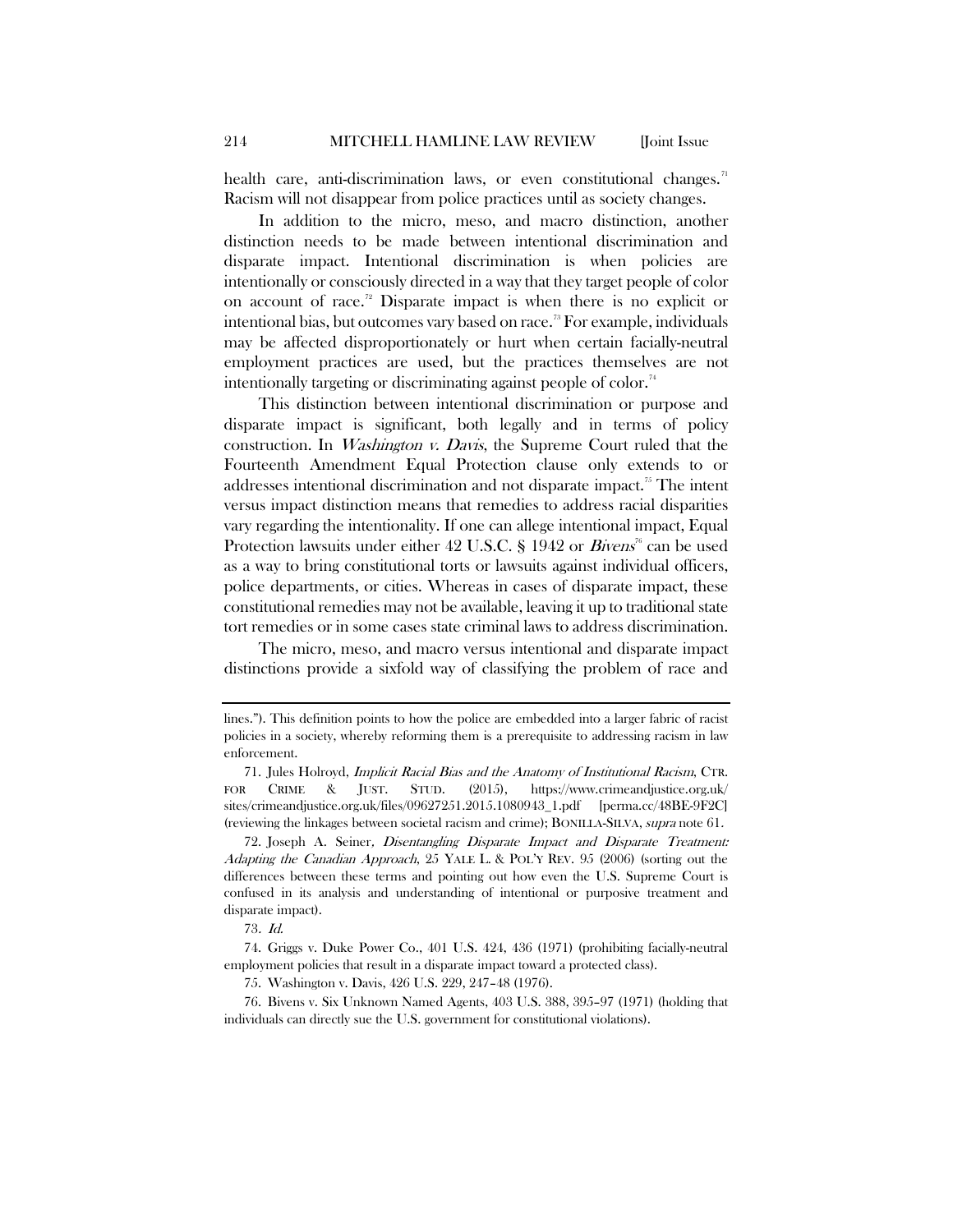policing. Table I, below, shows a way to both classify the nature of the racial problems as well as the remedies.

|             | Individual<br>(micro) | Institutional<br>(meso) | Societal<br>(macro) |
|-------------|-----------------------|-------------------------|---------------------|
| Intentional |                       |                         |                     |
| Disparate   |                       |                         |                     |
| Impact      |                       |                         |                     |

Table I: Classification of Police Reform Strategies

The utility of this chart is that it allows for one to identify the different problems associated with race and policing, thereby also allowing for classification of possible remedies. First, it forces one to identify specific problems, and problem definition is critical to the process of policy solution. Thus far, critiques of policing and race have failed to isolate the problems in a systematic way, which has made it difficult to link problems to solutions. This chart allows for this type of conceptualization and is consistent with many models for doing policy analysis and reform.<sup>[77](#page-13-0)</sup> Nothing here suggests that there has to be one identified problem or that the issues are confined to one level or type of analysis. Racism and policing are polycentric issues that need to be addressed across a range of levels. Reformers seeking to change policing need to think across these three levels and the type of discrimination in order to both identify the source or sources of problems, as well as craft reform solutions. Some are doing that.<sup>[78](#page-13-1)</sup> This classification of the nature of the problem, by looking at intentionality or impact, also provides a focus for deciding if and when a litigation strategy to affect reform might be appropriate.

Second, classic approaches to risk and strategic management have developed well-established models and processes.<sup>[79](#page-13-2)</sup> They often identify

<sup>77.</sup> Hanberger, supra not[e 65.](#page-11-7)

<span id="page-13-1"></span><span id="page-13-0"></span><sup>78</sup>. See e.g., COMMUNITIES UNITED AGAINST POLICE BRUTALITY, WHAT WILL IT TAKE TO END POLICE VIOLENCE? RECOMMENDATIONS FOR REFORM (2020), https://d3n8a8pro7vhmx.cloudfront.net/cuapb/pages/1/attachments/original/1591595256/ WHAT\_WILL\_IT\_TAKE\_TO\_END\_POLICE\_VIOLENCE\_with\_Appendices.pdf?15 91595256 [perma.cc/MH6B-ZBGW]; Haley Byrd & Devan Cole, Movement for Black Lives Unveils Sweeping Police Reform Proposal, CNN (July 7, 2020), https://www.cnn.com/2020/07/07/politics/movement-for-black-lives-police-reformproposal/index.html [perma.cc/M2PD-L86S]; We Can End Police Violence in America,

CAMPAIGN ZERO, https://www.joincampaignzero.org/#vision [perma.cc/ LQ9E-CGCX].

<span id="page-13-2"></span><sup>79</sup>. See e.g., Oriana-Helena Negulescu, Using a Decision-Making Process Model in Strategic Management, 19 REV. GEN. MGMT. 111 (2014); Kathleen M. Eisenhardt & Mark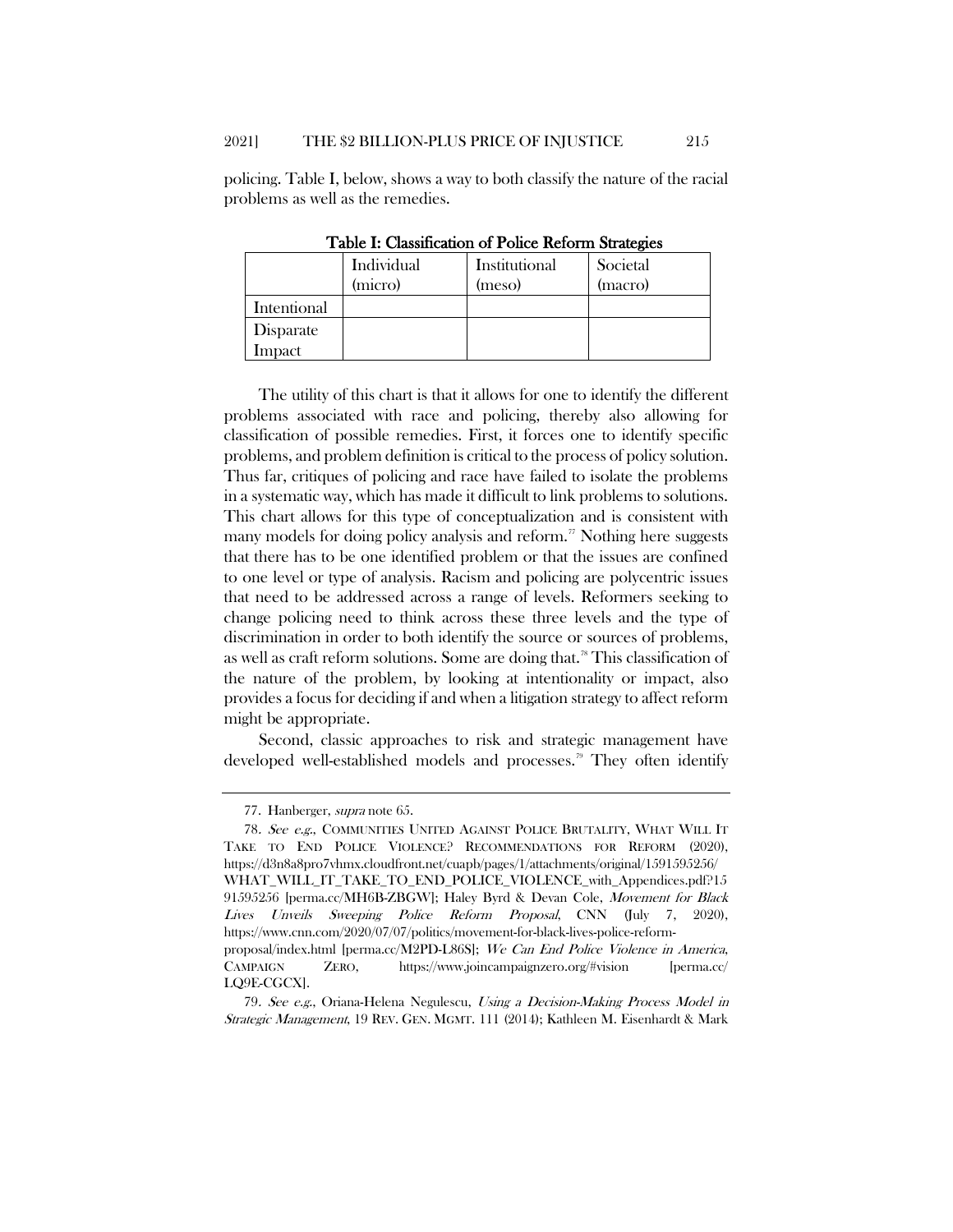areas of operation, define and rank problems, determine goals, assign benchmarks and times for success, and locate resources or personnel for performing duties. Table II provides an adaptation of this idea when it comes to policing.

|                                  | Table II: Police Reform Map                            |   |                          |       |                                  |                          |
|----------------------------------|--------------------------------------------------------|---|--------------------------|-------|----------------------------------|--------------------------|
| <b>Identification</b><br>Problem | <b>Risk</b><br>Identification.                         | S | Responsibl<br><b>Who</b> | $I_s$ | $\rm{Prahlem\_to}$<br>How Is the | When<br><b>limetable</b> |
| Use of Force                     | $\ddot{\circ}$<br>$\ddot{\mathcal{S}}$<br>$\mathbf{H}$ |   |                          |       |                                  |                          |
| Profiling                        | $\infty$<br>$\mathfrak{A}.$<br>$\mathbf{I}$            |   |                          |       |                                  |                          |
| Sentencing                       | $\alpha$ $\alpha$<br>$\overline{\phantom{0}}$          |   |                          |       |                                  |                          |
| Incarceration                    | $\approx$<br>$\ddot{\sim}$<br>$\mathbf{H}$             |   |                          |       |                                  |                          |
| Staffing                         | $\infty$<br>$\sim$                                     |   |                          |       |                                  |                          |

J. Zbaracki, Strategic Decision Making, 13 STRATEGIC MGMT. J. 17 (1992); Daniel Anthony Kolkman, Paolo Campo, Tina Balke-Visser & Nigel Gilbert, How to Build Models for Government: Criteria Driving Model Acceptance in Policymaking, 49 POL'Y SCI. 489 (2016); Gary R. Vanlandingham & Elizabeth K. Drake, Using Evidence-Based Policy Models in State Policymaking, 35 PUB. PERFORMANCE & MGMT. REV. 550 (2012); KAREN HARDY, MANAGING RISK IN GOVERNMENT: AN INTRODUCTION TO ENTERPRISE RISK MANAGEMENT (2010); Henry A. Hornstein, The Integration of Project Management and Organizational Change Management is Now a Necessity, 33 INT'L J. PROJ. MGMT. 291 (2015) (offering various methods for decision-making, planning, or risk management).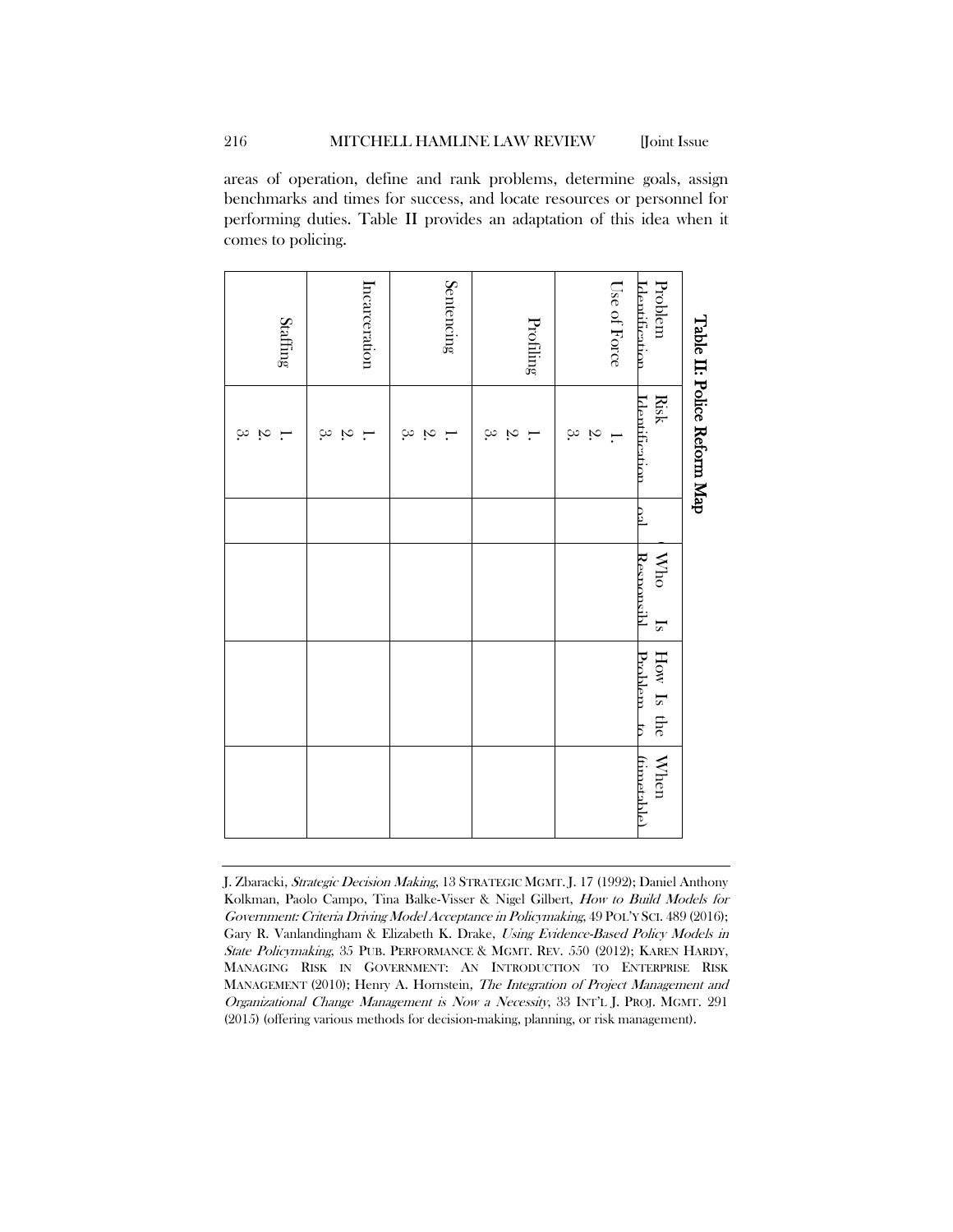|  |  | Ħ,<br>$\mathsf{P}$                    |  |
|--|--|---------------------------------------|--|
|  |  | Measureme<br>$S_{\rm HC}$<br>Сes<br>ь |  |

The purpose of this table is heuristic. Its purpose is to draw upon research in organizational change and provide a mechanism for schematizing ways to reform policing. It forces one to ask basic questions about areas identified for reform or change, how to prioritize, and other difficult questions that thus far have not been at the forefront when it comes to addressing the problem of racially discriminatory policing. Tables I and II should not give the impression that police can be reformed by merely tinkering. Reforming police, especially if it involves societal change, is a political process that may require more than simply changing the law. Additionally, it is questionable whether changes in the law or litigation alone can affect institutional reform.<sup>[80](#page-15-0)</sup> Instead, the purpose again is to provide a way to structure debate and chart pathways for reform that need to be thought through if change is to happen.

#### II. WHAT HAS FAILED AND WHY

Fixing the problems of racially discriminatory policing will not be easy. There are a host of issues that need to be addressed. The death of George Floyd focused America on the use of force against people of color. Looking simply at this issue here, there are several questions. One, what is the scope of the problem? Two, what is causing the problem? Three, what are possible remedies?

To begin, we have little idea on the scope of the problem,<sup>[81](#page-15-1)</sup> which is critical to fashioning solutions. Under the original 1994 Crime Bill, local governments were encouraged to create a database of statistics regarding use of force.<sup>[82](#page-15-2)</sup> Largely, that data-gathering never happened. We do not have good data on what is considered force, how often it is used, the type of force employed, the reason for its use, against whom the force was employed, or the outcome of that use—death, injury, etc. There are numerous anecdotal

<sup>80.</sup> SCHEINGOLD, supra note [64.](#page-10-8)

<span id="page-15-1"></span><span id="page-15-0"></span><sup>81.</sup> Sarah DeGue, Katherine A. Fowler & Cynthia Calkins, Deaths Due to Use of Lethal Force by Law Enforcement: Findings from the National Violent Death Reporting System, 17 U.S. States, 2009-2012, 51 AM. J. PREV. MED. S173 (2016).

<span id="page-15-2"></span><sup>82.</sup> Violent Crime Control and Law Enforcement Act of 1994, Pub. L. No. 103-322, § 210402, 108 Stat. 1796, 1804; see also Oppel & Gamio, supra note [54](#page-9-4) (discussing the lack of a national police of use of force database).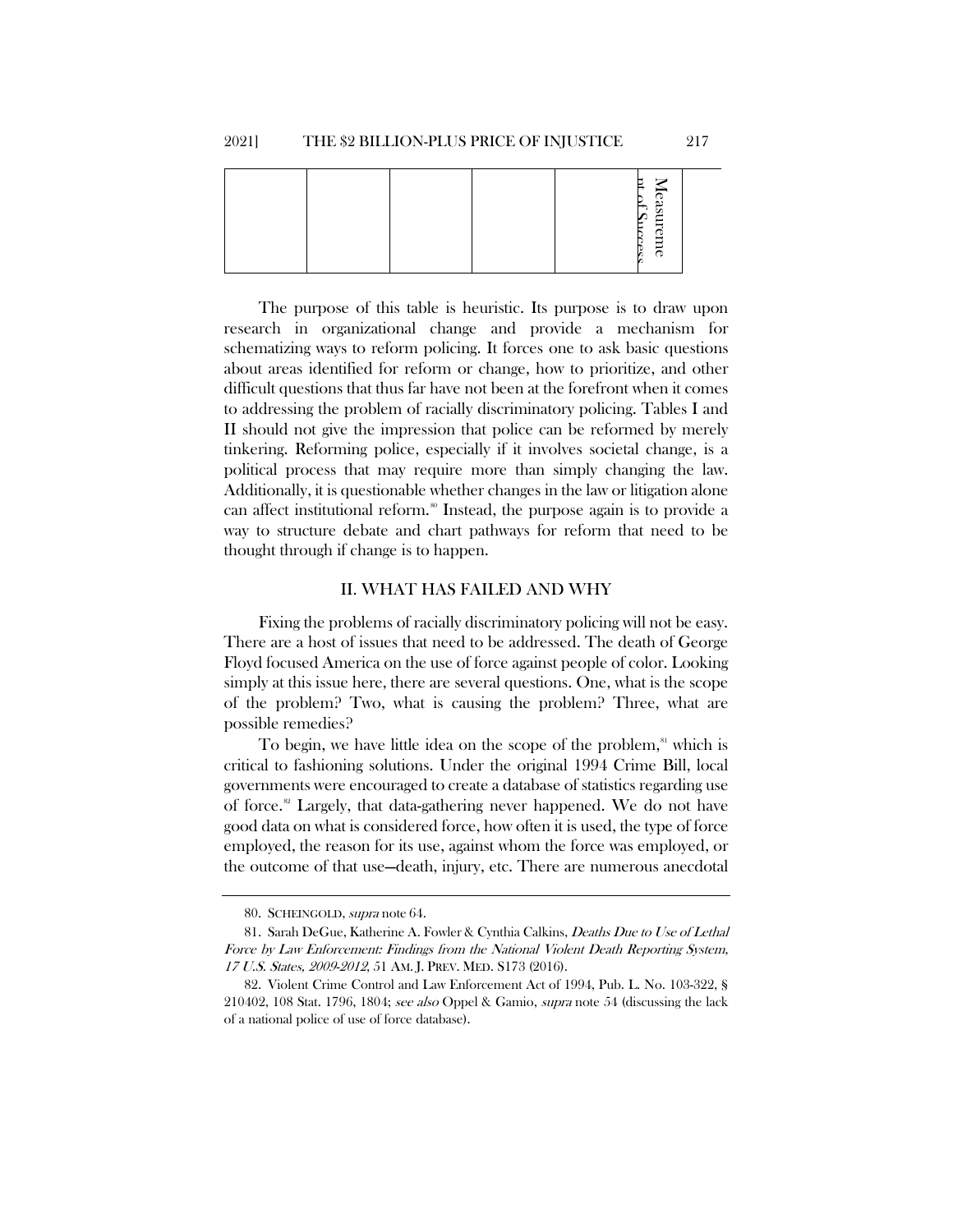reports of use of police force against all people— especially people of color but nothing that can define the scope of the problem. Any reform of police practices needs to start with assembling this type of information, paralleling what we already have with data-gathering tools such as the FBI Uniform Crime Reports.

# A. The Scope of Excessive Use of Force

<span id="page-16-0"></span>Prior to 1978, the use of excessive force by police was generally treated under state tort and criminal law.<sup>[83](#page-16-1)</sup> Police officers were held responsible in their private capacity as individuals. Individual officers could be sued for assault and battery under tort law, for example. Conversely, they could be prosecuted for murder or other charges by local district attorneys. Obtaining civil judgments or criminal convictions was difficult. Juries seldom secondguessed police decisions, prosecutors were loath to indict police with whom they had close working relationships, and often those suing were not the most sympathetic plaintiffs. As a result, these state remedies failed to deter bad police behavior.

In 1978, the Supreme Court ruled in *Monell v. Department of Social*  $Services<sup>84</sup>$  $Services<sup>84</sup>$  $Services<sup>84</sup>$  that in some instances state and local governments could be sued under civil rights laws for violations of the constitutional rights of individuals. This meant an individual officer, if acting as an agent of the local government, used what was deemed to be excessive force, then the city itself could be held liable for damages. The idea here was that holding a city responsible for the actions of individual officers would provide financial compensation and remedies to victims under federal law. It would also punish cities that failed to take appropriate action to end civil rights abuses. Additionally, it would deter future bad actions by the police, creating incentives for reform. Monell suggested change was on its way.<sup>[85](#page-16-3)</sup>

However, that change was forestalled by decisions such as Tennessee v. Garner<sup>[86](#page-16-4)</sup> and Graham v. Connor<sup>[87](#page-16-5)</sup> where the Supreme Court created a

<span id="page-16-5"></span>87. Graham v. Connor, 490 U.S. 386, 397 (1989) ("[T]he reasonableness inquiry in an excessive force case is an objective one: the question is whether the officers' actions are

<sup>83.</sup> VICTOR E. KAPPELER, CRITICAL ISSUES IN POLICE CIVIL LIABILITY 17–30 (2006).

<sup>84.</sup> Monell v. Dept. of Soc. Servs, 436 U.S. 658, 690 (1978).

<span id="page-16-3"></span><span id="page-16-2"></span><span id="page-16-1"></span><sup>85.</sup> KAPPELER, supra note [83,](#page-16-0) at 56–63. Contra Peter H. Schuck, The Other Police Immunity Problem: Departments Escape Accountability Under a 1978 Supreme Court Ruling, WALL ST. J. (June 24, 2020), https://www.wsj.com/articles/the-other-policeimmunity-problem-11593039526 [perma.cc/H2S5-YQ75] (contending that *Monell* held out less promise or potential for police reform than some thought).

<span id="page-16-4"></span><sup>86.</sup> Tenn. v. Garner, 471 U.S. 1 (1985) (indicating that there are situations where police use of lethal force is reasonable, based on what the office knew at the time).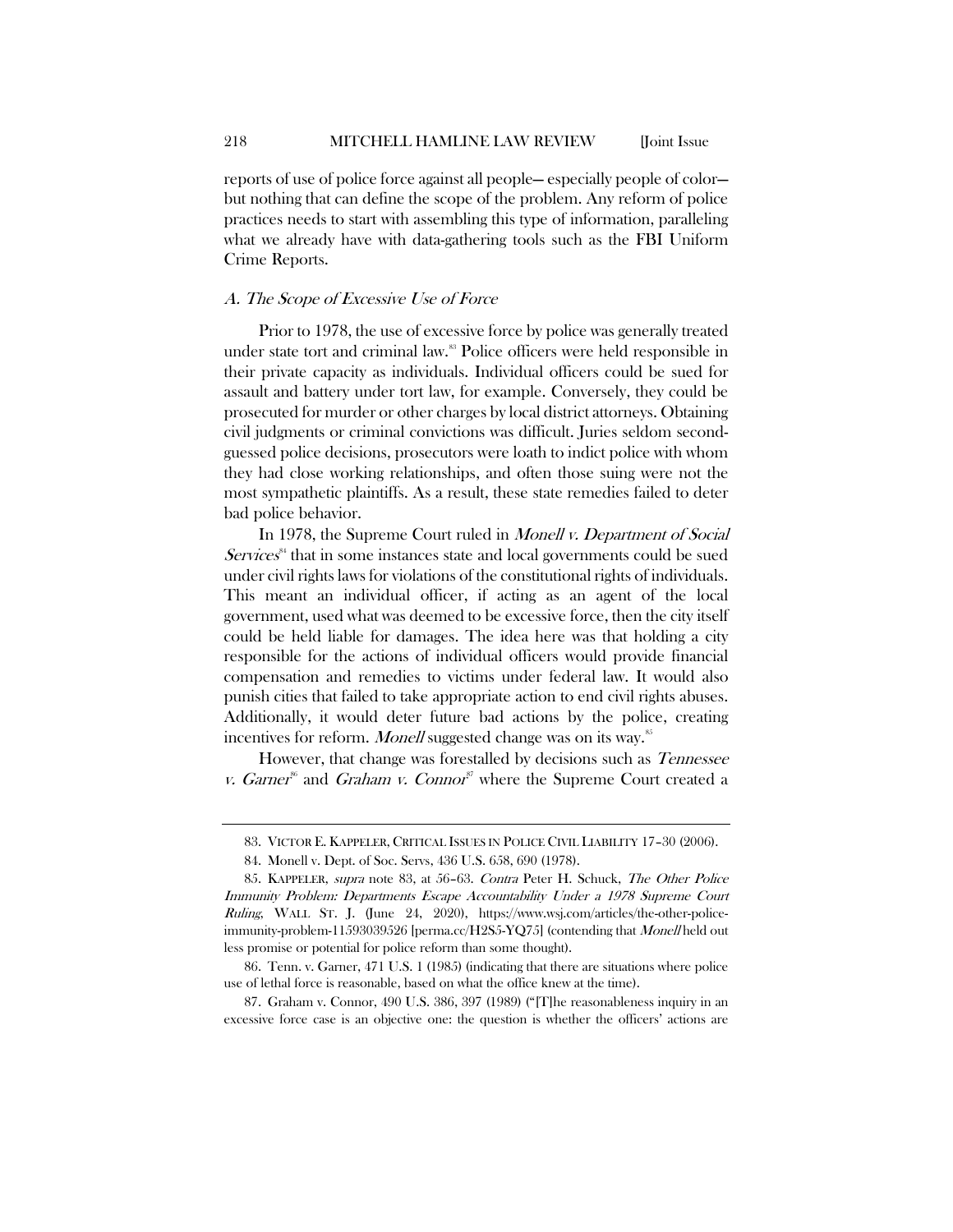qualified immunity for use of force or other forms of misconduct, narrowly restricting the situations where police officers could be held liable for their use of force. The qualified immunity doctrine established that use of force would only be judged excessive when viewed from the perspective of a reasonable officer at the time of the incident, not with 20/20 hindsight, and would be considered reasonable when officers thought that the person posed a serious physical threat to them or others. [88](#page-17-0) This standard has tipped the balance too far in terms of immunizing police officers from prosecution, blunting whatever incentives *Monell* produced.<sup>[89](#page-17-1)</sup> Entities such as the Cato Institute have called for the elimination of qualified immunity as one means of disciplining police for excessive use of force.<sup>[90](#page-17-2)</sup> Clearly, this is a policy option that needs consideration. Any serious reform of policing needs to confront the legal standards for constitutional liability in Garner and Graham and think about potential changes if constitutional civil rights enforcement is a means to punish, deter, and reform police behavior.

#### B. Estimating the Price of Injustice

It is possible to do some very crude estimates on the scope of police abuse of rights and with that, use of excessive force. Constitutional lawsuits against cities provide us with a starting point to estimate the scope of the problem with cities. As noted, there is no national database that collects such data. Moreover, many cities do not reveal settlement amounts under confidentiality agreements. The existing data has often been gathered by journalists or researchers sketching together bits and pieces of information. The nature of the alleged police infraction or the race of the victim is not always clear. With those caveats, Table III pulls together estimated settlement costs for police abuse or misconduct in a small number of cities.<sup>9</sup>

<sup>&#</sup>x27;objectively reasonable' in light of the facts and circumstances confronting them, without regard to their underlying intent or motivation.").

<span id="page-17-4"></span><sup>88</sup>. Id. at 396.

<span id="page-17-1"></span><span id="page-17-0"></span><sup>89</sup>. See, e.g., Zachary Newman, Constitutional Interpretation Without Judges: Police Violence, Excessive Force, and Remaking the Fourth Amendment, 105 VA. L. REV. 425, 430 (2019); Avidan Y. Cover, Reconstructing the Right Against Excessive Force, 68 FLA. L. REV. 1773, 1796 (2016).

<span id="page-17-2"></span><sup>90.</sup> CATO INSTITUTE, END QUALIFIED IMMUNITY, https://www.cato.org/qualifiedimmunity [perma.cc/2J4P-TD6R].

<span id="page-17-3"></span><sup>91.</sup> The numbers here were produced or accumulated from a variety of sources. First, during the month of October 2020, *Minnesota Journal of Law & Inequality* staff members Caroline Headrick and Chase Lindemann filed numerous freedom of information requests with several cities, including Houston, Los Angeles, Minneapolis, and St. Louis, seeking information on total settlements or payouts to victims of police misconduct. Some cities responded or had information which was included here. Second, the staff members also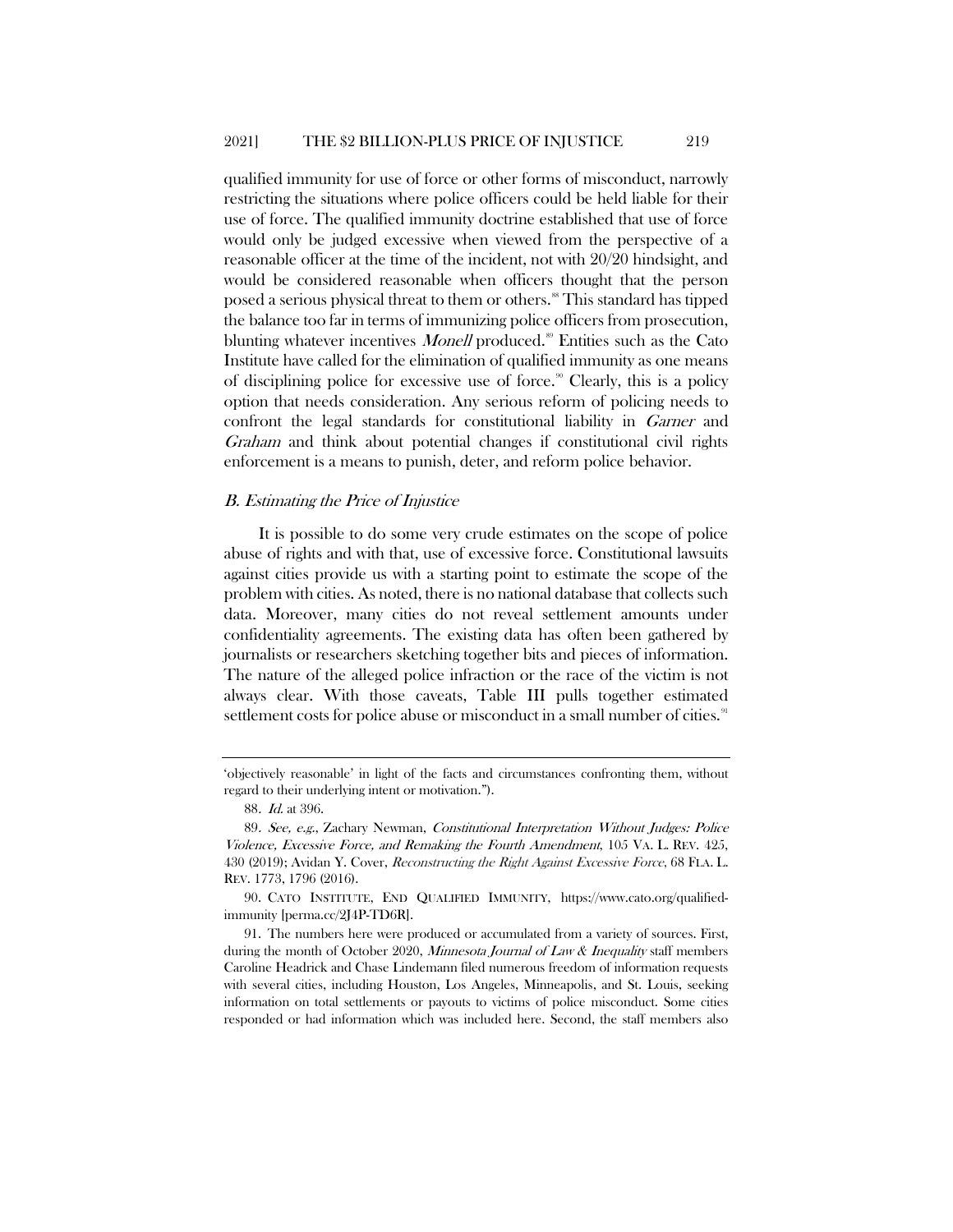| City                      | Payout (in dollars) | <b>Time Period</b> | <b>Annual Average</b> |
|---------------------------|---------------------|--------------------|-----------------------|
| Atlanta                   | 4,900,000           | 2015-2020          | \$816,666.67          |
| Baltimore                 | 18,400,000          | 2015-2020          | \$3,066,666.67        |
| Chicago                   | 500,000,000         | 2015-2019          | \$100,000,000         |
| Dallas                    | 3,700,000           | 2015-2020          | \$616,666.67          |
| Detroit                   | 21,625,000          | 2010-2019          | \$2,162,500           |
| Indianapolis              | 6,600,000           | 2010-2020          | \$600,000             |
| Los Angeles               | 336,903,527         | 2009-2020          | \$28,075,293.90       |
| Louisville                | 28,000,000          | 2015-2020          | \$4,666,666.67        |
| Milwaukee                 | 40,000,000          | 2010-2020          | \$3,636,363.64        |
| Minneapolis <sup>92</sup> | 42,183,569          | 2003-2020          | \$2,343,531.61        |
| New Orleans               | 13,300,000          | 2010-2019          | \$1,330,000           |
| New York                  | 1,100,000,000       | 2015-2020          | \$183,333,333.33      |
| Philadelphia              | 64,900,000          | 2010-2020          | \$5,900,000           |
| Phoenix                   | 10,000,000          | 2010-2020          | \$909,090.91          |
| Washington, D.C.          | 69,700,000          | 2015-2020          | \$11,616,666.70       |
| Total                     | 2,260,212,096       |                    |                       |

Table III: Municipal Settlements for Police Misconduct in Selected Cities (2010–2020)

performed an internet search for information on the same, including cities such as Louisville. Third, the Author also consulted several articles where journalists or other parties had found information on municipal settlement costs for police misconduct. See John Floyd, Police Misconduct—A Growing Epidemic?, (Feb. 24, 2011), https://www.johntfloyd.com/ police-misconduct-a-growing-epidemic/ [perma.cc/YV2L-UBFS]; Cheryl Corley, Police Settlements: How the Cost of Misconduct Impacts Cities and Taxpayers, NPR (Sept. 19, 2020), https://www.npr.org/2020/09/19/914170214/police-settlements-how-the-cost-ofmisconduct-impacts-cities-and-taxpayers [perma.cc/5TW9-MWJ3]; Scott Calvert & Dan Frosch, Police Rethink Policies as Cities Pay Millions to Settle Misconduct Claims, WALL ST. J. (Oct. 22, 2020), https://www.wsj.com/articles/police-rethink-policies-as-cities-paymillions-to-settle-misconduct-claims-11603368002 [perma.cc/4DUC-R36T]. Based on these sources, this author estimated \$2.26 billion in settlements or payouts in these cities.

<span id="page-18-0"></span><sup>92.</sup> On March 12, 2021, the City of Minneapolis agreed to pay George Floyd's family \$27 million, which has been reported as "the largest pretrial settlement in a civil rights wrongful death lawsuit in U.S. history." Liz Navratil & Maya Rao, Minneapolis to Pay Record \$27 Million to Settle Lawsuit with George Floyd's Family, STAR TRIB. (Mar. 12, 2021), https://www.startribune.com/minneapolis-to-pay-record-27-million-to-settle-lawsuit-withgeorge-floyd-s-family/600033541/ [perma.cc/HS79-GVY7]. Since this data was compiled in 2020, the total payout for Minneapolis does not include the \$27 million George Floyd settlement.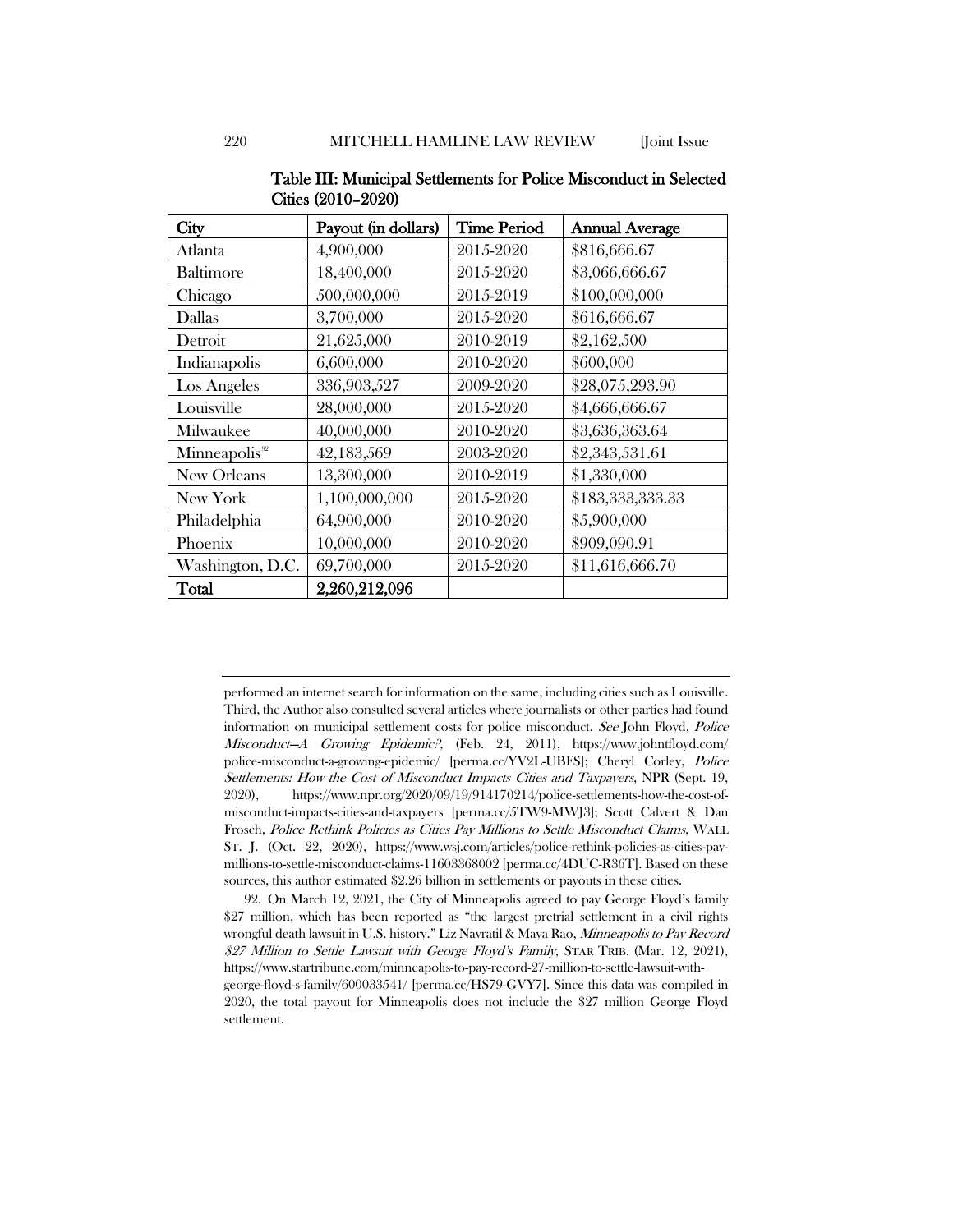Looking at some of the 15 largest cities in the U.S., since 2010 the total known or estimated payout of these cities exceeds \$2.2 billion. According to the *Wall Street Journal*, from 2010 to 2014, settlement payouts increased in select cities by 48 percent, and estimated payouts have exceeded \$2 billion since  $2015$ .<sup>[93](#page-19-1)</sup>

<span id="page-19-0"></span>There are many conclusions one can draw from these statistics. First, \$2.2 billion is an underestimate of total police settlement costs. There are nearly 19,500 cities in the United States. $4$ <sup>4</sup> The above statistics cover merely fifteen of them. The total annual settlement costs for police misconduct could be in the hundreds of millions or billions of dollars each year. Beyond these 15 cities, there are many lawsuits for police conduct that rarely make the headlines and they often involve small payouts.<sup>55</sup> Even prior to George Floyd's death, many Minnesota cities tendered payouts for police misconduct, with race often being at the center of the dispute.<sup>86</sup> Post-George Floyd's death, Minnesota cities continue to settle for excessive force claims.

Second, imagine if all this money was spent on something else, such as the delivery of social services, quality education, housing, or the eradication of racial disparities in many other areas of life.<sup>88</sup> This does not defund the police, but rather makes it less necessary to spend money on police.

Third, the promise of *Monell* has failed. By that, holding cities legally and financially responsible for the conduct of their police departments and

<span id="page-19-4"></span>96. Randy Furst & MaryJo Webster, Minnesota Cities, Counties Paid \$60.8m in Police Misconduct Claims in Past Decade, STAR TRIB. (Apr. 15, 2018), https://www.startribune.com/minnesota-cities-counties-paid-60-8m-in-police-misconductclaims-in-past-decade/479781413/ [perma.cc/GK54-DSZM].

<sup>93.</sup> Calvert & Frosch, supra not[e 91.](#page-17-4)

<span id="page-19-2"></span><span id="page-19-1"></span><sup>94.</sup> Statista, Number of Cities, Towns and Villages (Incorporated Places) in the United States in 2019, by Population Size (June 2, 2020), https://www.statista.com/ statistics/241695/number-of-us-cities-towns-villages-by-population-size/ [perma.cc/3HRF-DAYT].

<span id="page-19-3"></span><sup>95.</sup> Paul Schwartzman, These Are the Police Misconduct Lawsuits the Public Hears Little About, WASH. POST (Dec. 25, 2020), https://www.washingtonpost.com/ local/legal-issues/dc-police-lawsuits/2020/12/24/e986472c-2375-11eb-8672 c281c7a2c96e\_story.html [perma.cc/V24F-77LY].

<span id="page-19-5"></span><sup>97.</sup> Melissa Turtinen, Worthington Settles Police Brutality Lawsuit for \$590,000, Agrees to Reforms, BRING ME THE (MN) NEWS (Dec. 1, 2020), https://bringmethenews.com/minnesota-news/worthington-settles-police-brutality-lawsuitfor-590000-agrees-to-reforms.

<span id="page-19-6"></span><sup>98.</sup> See Frosch, supra note [93](#page-19-0) (indicating what other programs could be funded instead of municipal payouts for police misconduct); Madison Hoff, 8 Charts That Show How Major US Cities Spend Taxpayer Dollars on Police Versus Social Programs, BUSINESS INSIDER (June 19, 2020), https://www.businessinsider.com/ police-spending-compared-to-other-expenditures-us-cities-2020-6 [perma.cc/YMD5-72PK].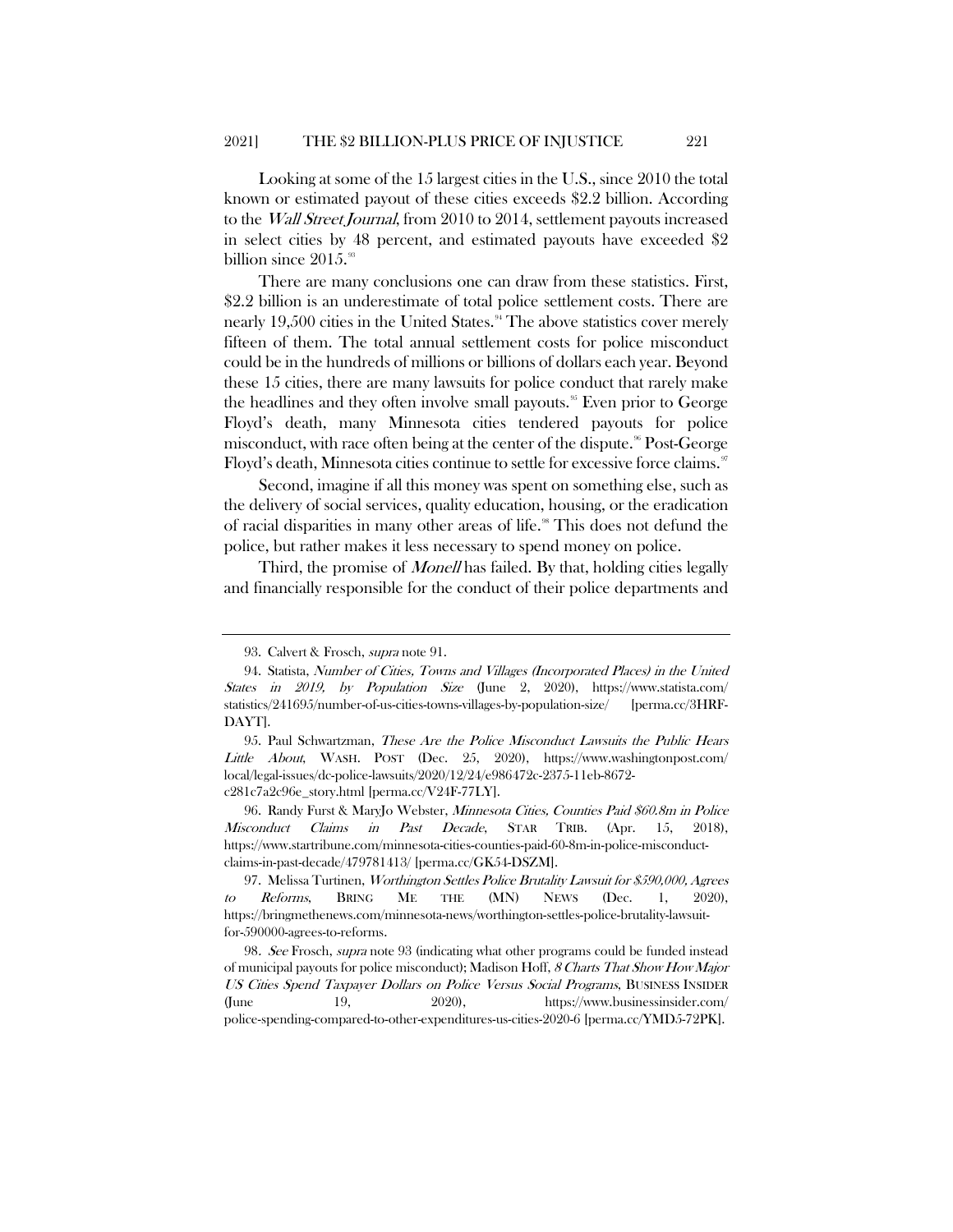officers was meant to punish and deter behavior, forcing reforms. Lawsuits, as a form of structural reform, were a means of addressing constitutional violations. However, this approach has failed. Instead of changing behavior, police settlements have become a cost of doing business, with taxpayers absorbing the costs for police misconduct.<sup>[99](#page-20-0)</sup> Cities have financially absorbed the cost of abuse and use of excessive force into their operating expenses, often through insurance, instead of initiating reform.<sup>[100](#page-20-1)</sup> If the threat of financial sanctions was meant to change city police practices, it has not worked.

This path of reform has failed. If qualified immunity were eliminated and cities had to pay out even more, perhaps the threats of greater financial exposure would induce institutional change. That is not a certainty, however, and more comprehensive reforms may be necessary. These reforms could be changes to the law, but there may be limits to what changes in the law can accomplish. The change may need to be more fundamentally political in nature regarding the control purpose of policing in American society, but exactly what that means is what reformers and civil rights advocates need to grapple with.

#### **CONCLUSION**

The problem of racially discriminatory policing is the defining civil rights problem of the twenty-first century. George Floyd's death brought this point back to American consciousness, but for how long is not clear. His death at least temporarily forced many to ask questions about the nature and function of police in American society and how the various duties this institution performs intersect with race. But the problem of policing is complex. It also intersects with class, gender, and a host of other social, economic, and political identities in the United States. It is also a question about social order in the United States.

After George Floyd's death it is understandable why many would want to reform, defund, or abolish the police. The purpose of this Article is to pose numerous questions that need to be asked and answered to transform policing in the United States and, along with it, how our society addresses

<span id="page-20-0"></span><sup>99.</sup> Brentin Mock, How Cities Offload the Cost of Police Brutality, BLOOMBERG CITYLAB (June 4, 2020), https://www.bloomberg.com/news/articles/2020-06-04/thefinancial-toll-of-police-brutality-to-cities [perma.cc/N6JR-L2AW].

<span id="page-20-1"></span><sup>100.</sup> Eleanor Lumsden, How Much is Police Brutality Costing America, 40 HAW. L. REV. 141 (2017); David Brancaccio, Candace Manriquez Wrenn & Alex Schroeder, Understanding "The Hidden Costs of Police Misconduct" for Cities Nationwide, MARKETPLACE (June 1, 2020), https://www.marketplace.org/2020/06/01/george-floydprotests-police-misconduct-cases-settlements-judgments/ [perma.cc/VZ5Q-6XEU].